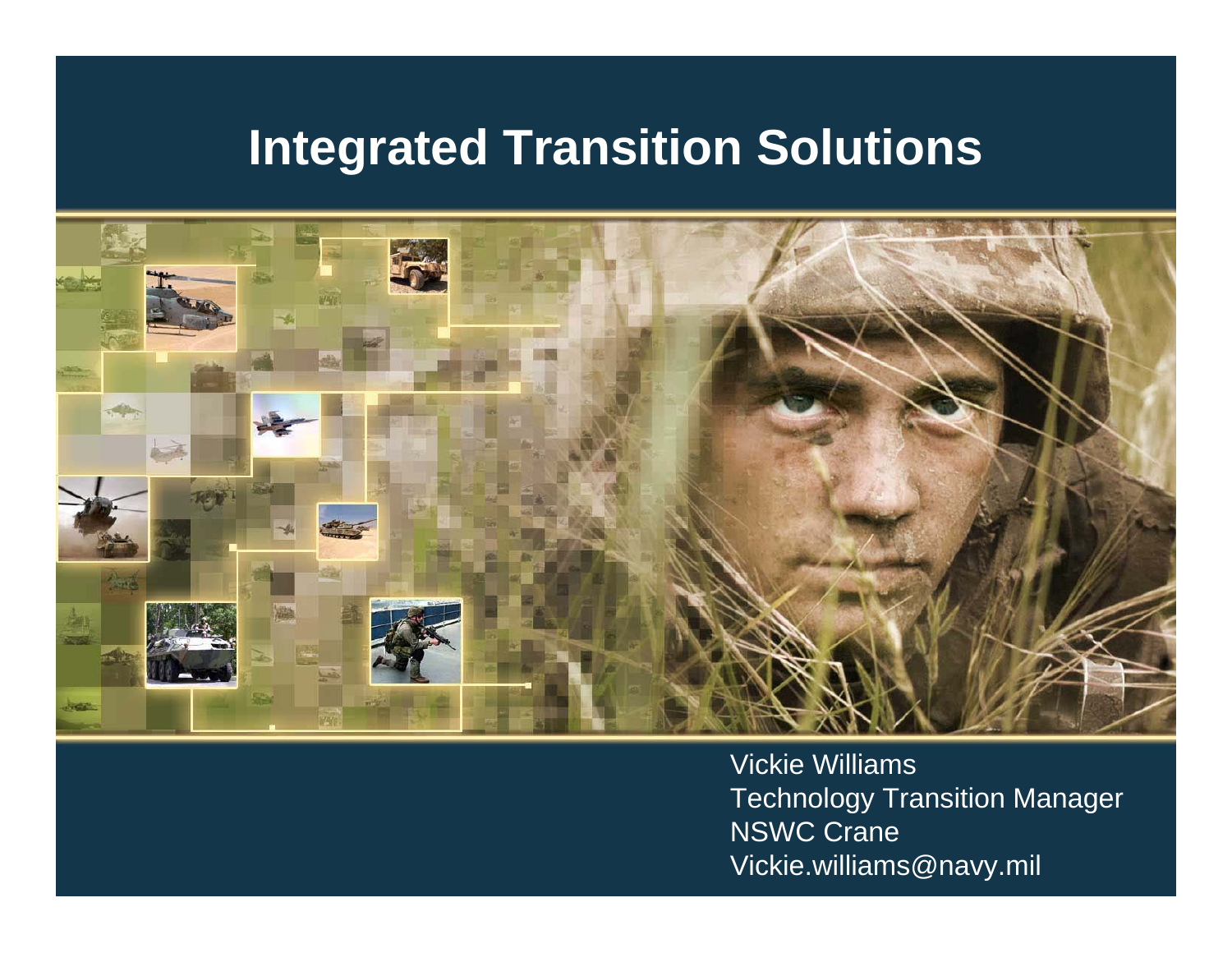

2007 NDIA Armaments Technology Firepower Symposium & Exhibition

- Technology Transfer
	- and the state of the Partnership Between Government & Industry
	- **Links of the Company**  Technology Developed by One Entity Use by the **Other**
	- **Links of the Company** Developer Usually Retain Residual Rights
- Technology Transition
	- **Links of the Company** Products of Government Developed S&T
	- –Evaluated for Operational Suitability
	- and the state of the Provided to a New or Existing Acquisition Program to Obtain Enhanced Capability for the Warfighter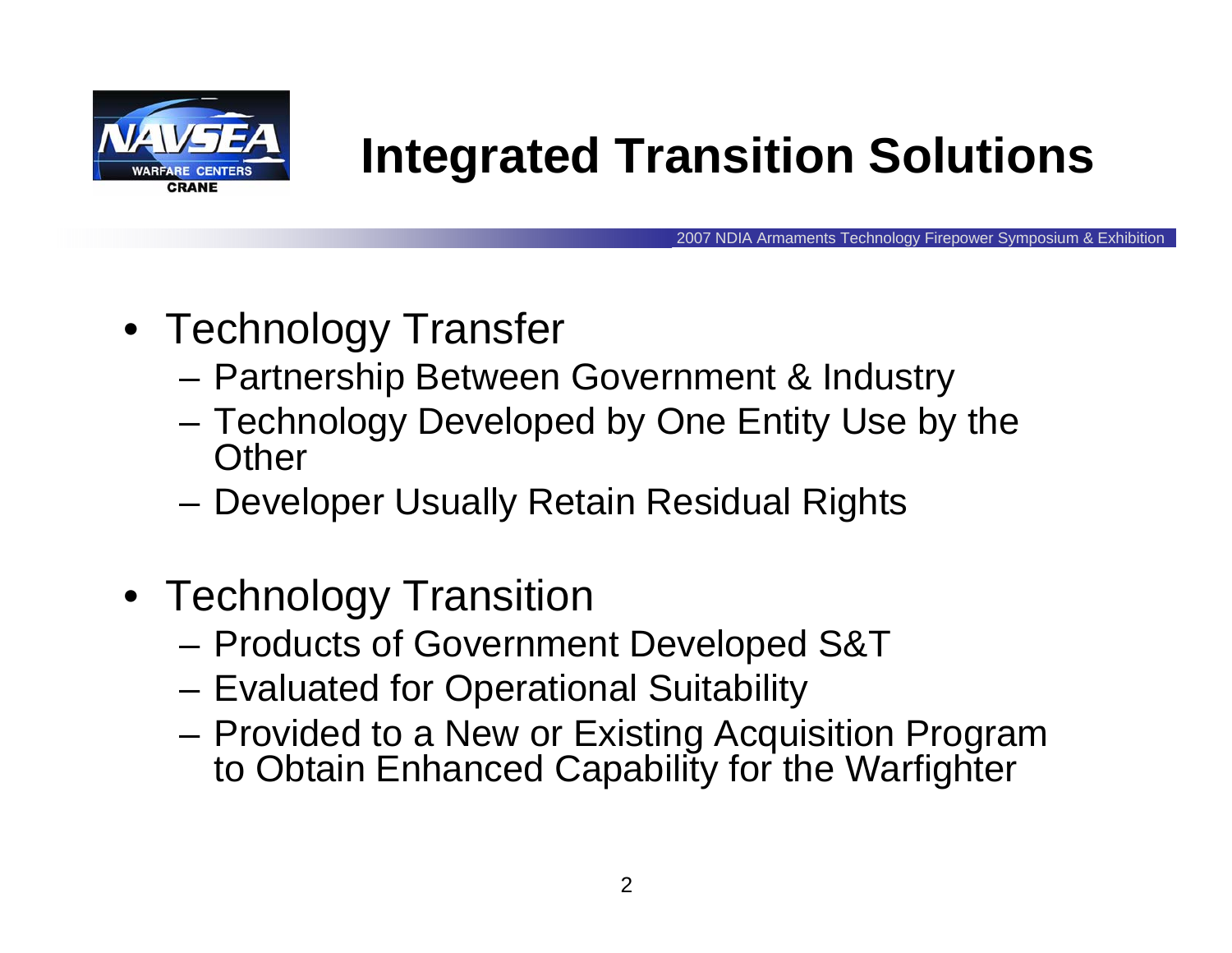

2007 NDIA Armaments Technology Firepower Symposium & Exhibition

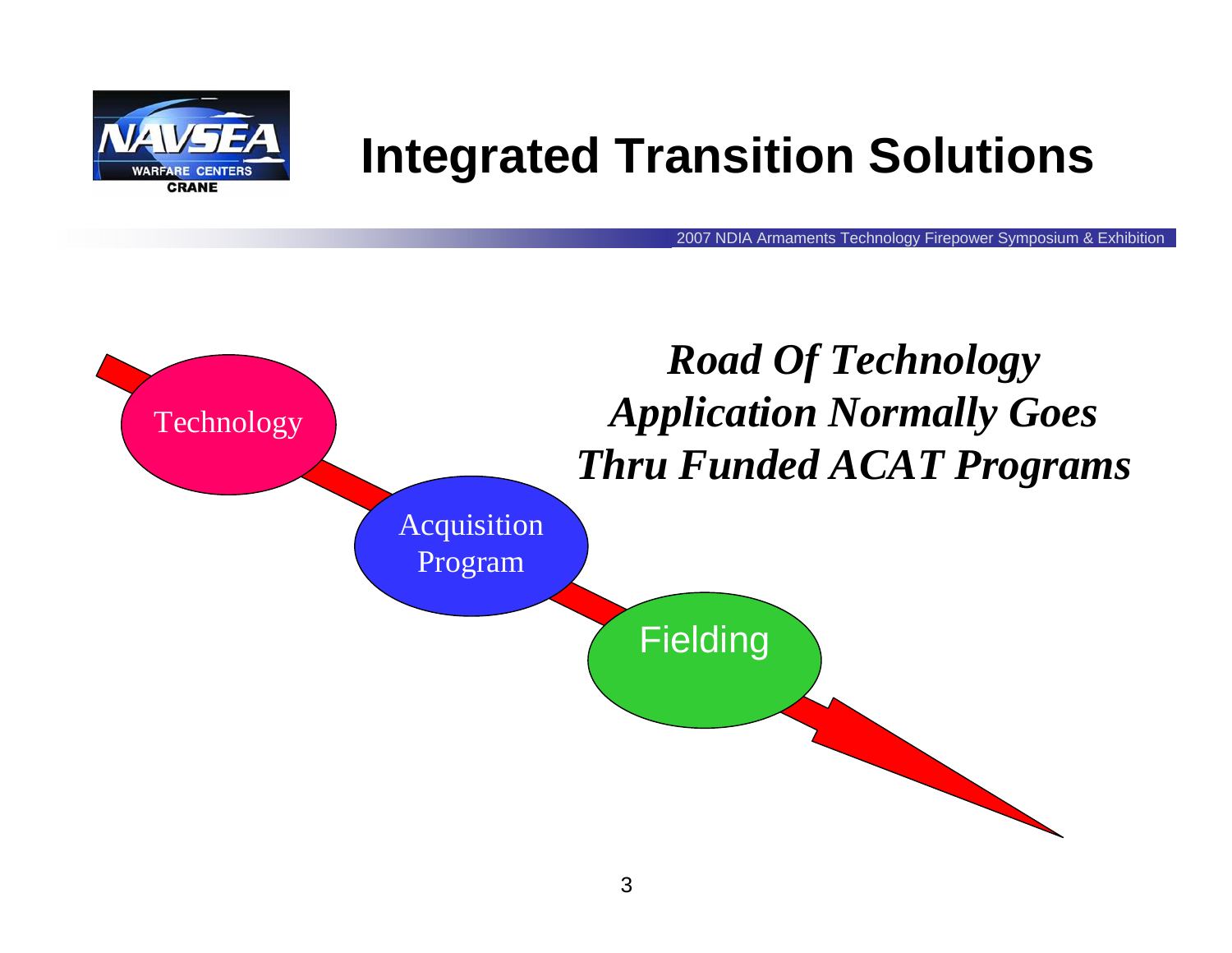

2007 NDIA Armaments Technology Firepower Symposium & Exhibition

## **Outline**

- The Situation
- The Problem
- Some Suggestions
- Some Examples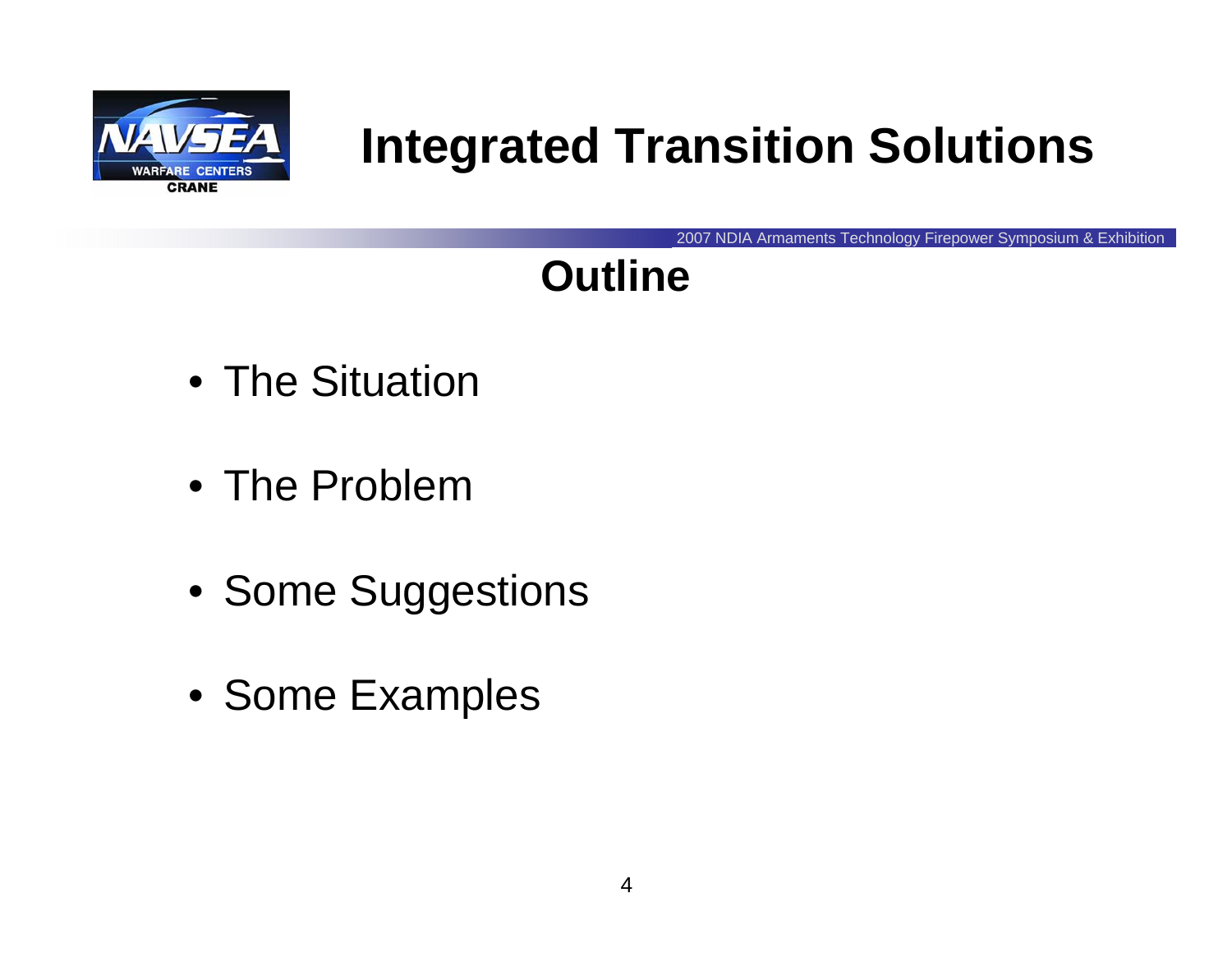

2007 NDIA Armaments Technology Firepower Symposium & Exhibition

#### **The Situation**

# Long-Standing Emphasis on Rapid Transition of Technology to the Warfighter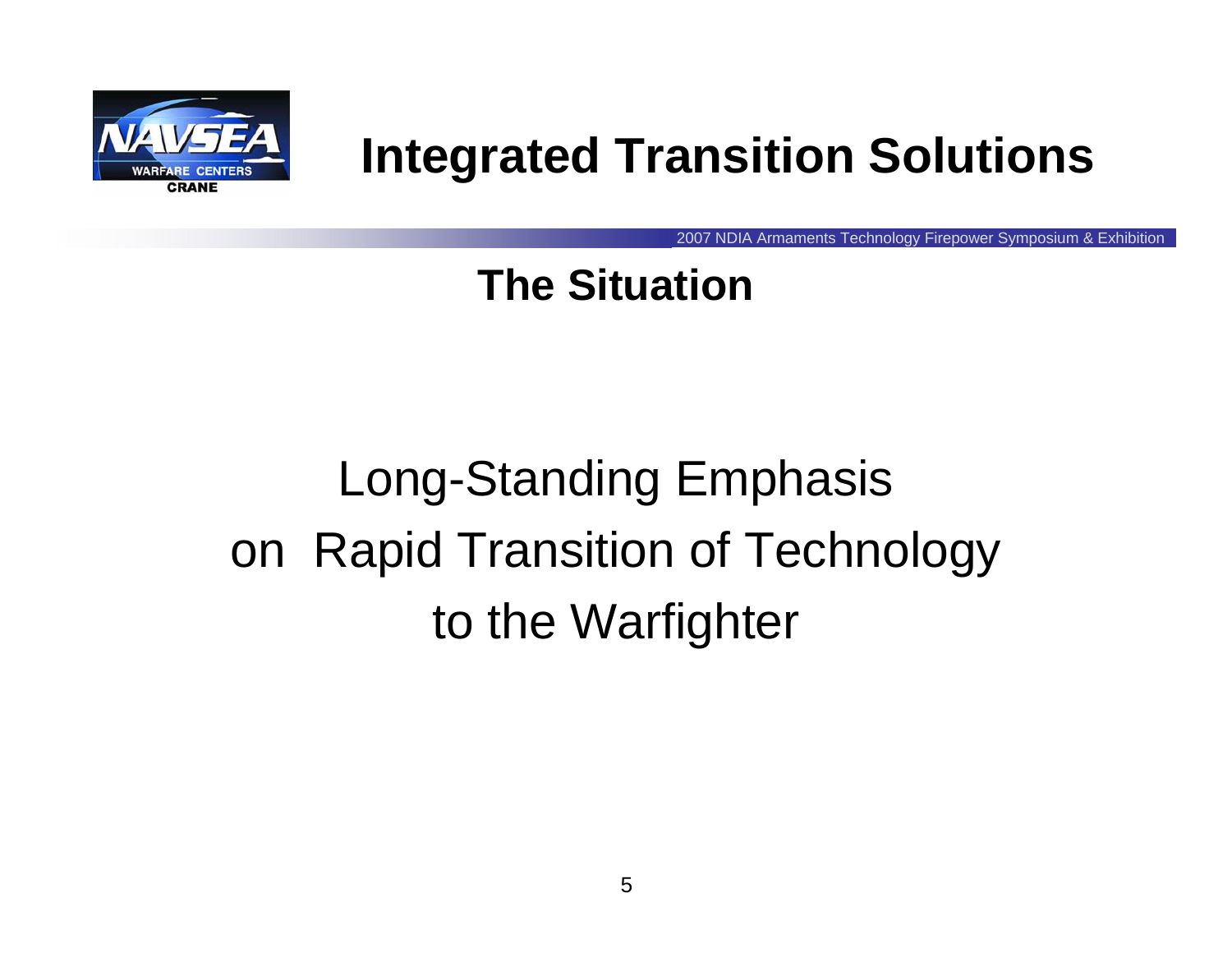

2007 NDIA Armaments Technology Firepower Symposium & Exhibition

#### **The Situation**

#### Long-Standing Recognition of the Valley of Death

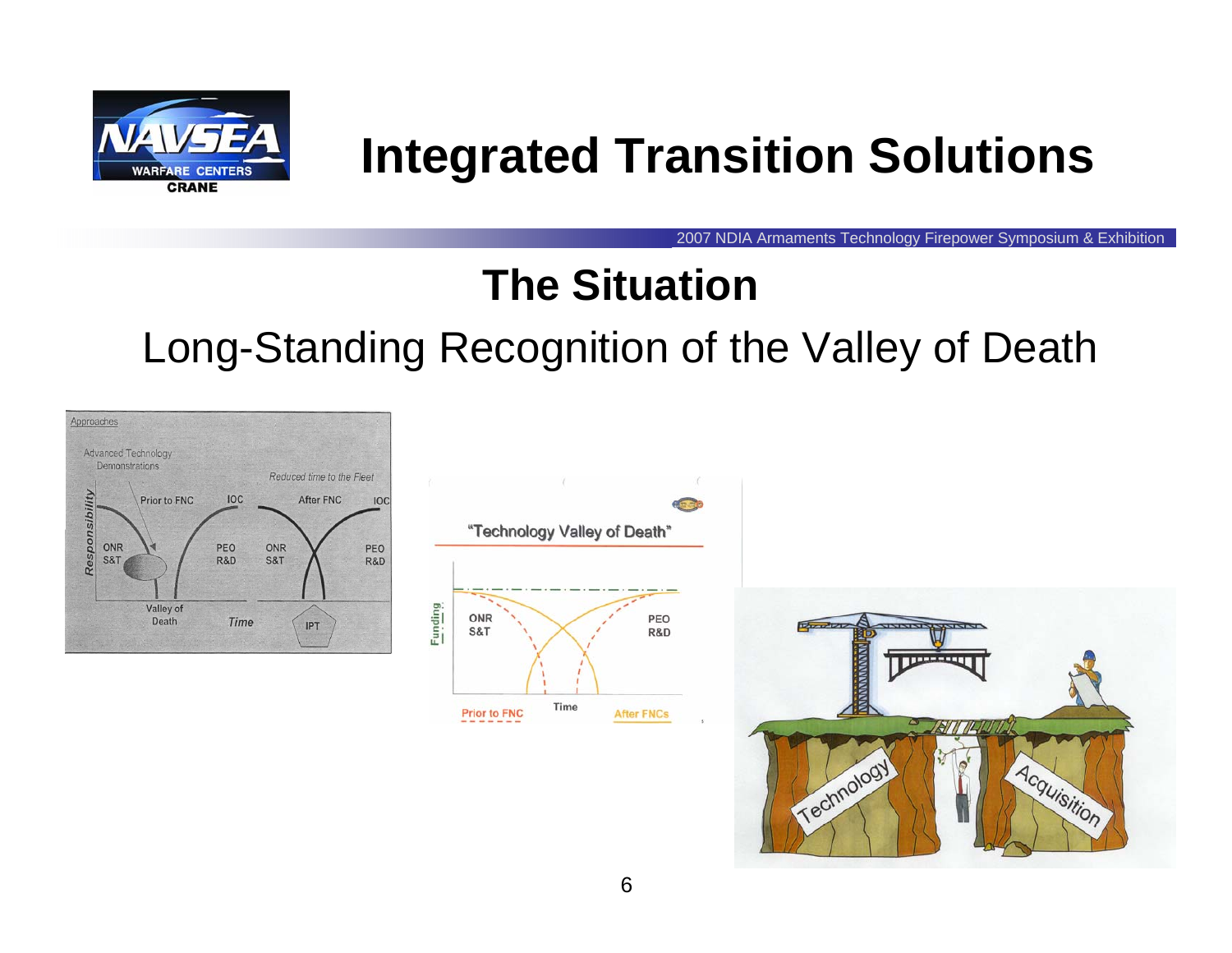

2007 NDIA Armaments Technology Firepower Symposium & Exhibition

#### **The Situation**

 $\bullet$ Large DoD Investment in Technology Development

| - Navy         | \$1.6B   |
|----------------|----------|
| - Army         | \$1.7B   |
| - USAF         | \$2.1B   |
| - DOD Agencies | \$5.6B   |
| <b>TOTAL</b>   | \$11.0B* |

- $\bullet$ But……Perception is that the ROI is Small
- So…….It Gets A Lot of Outside Attention

\* Source: OMB R&D Data, Budget of the U.S. Government FY 2007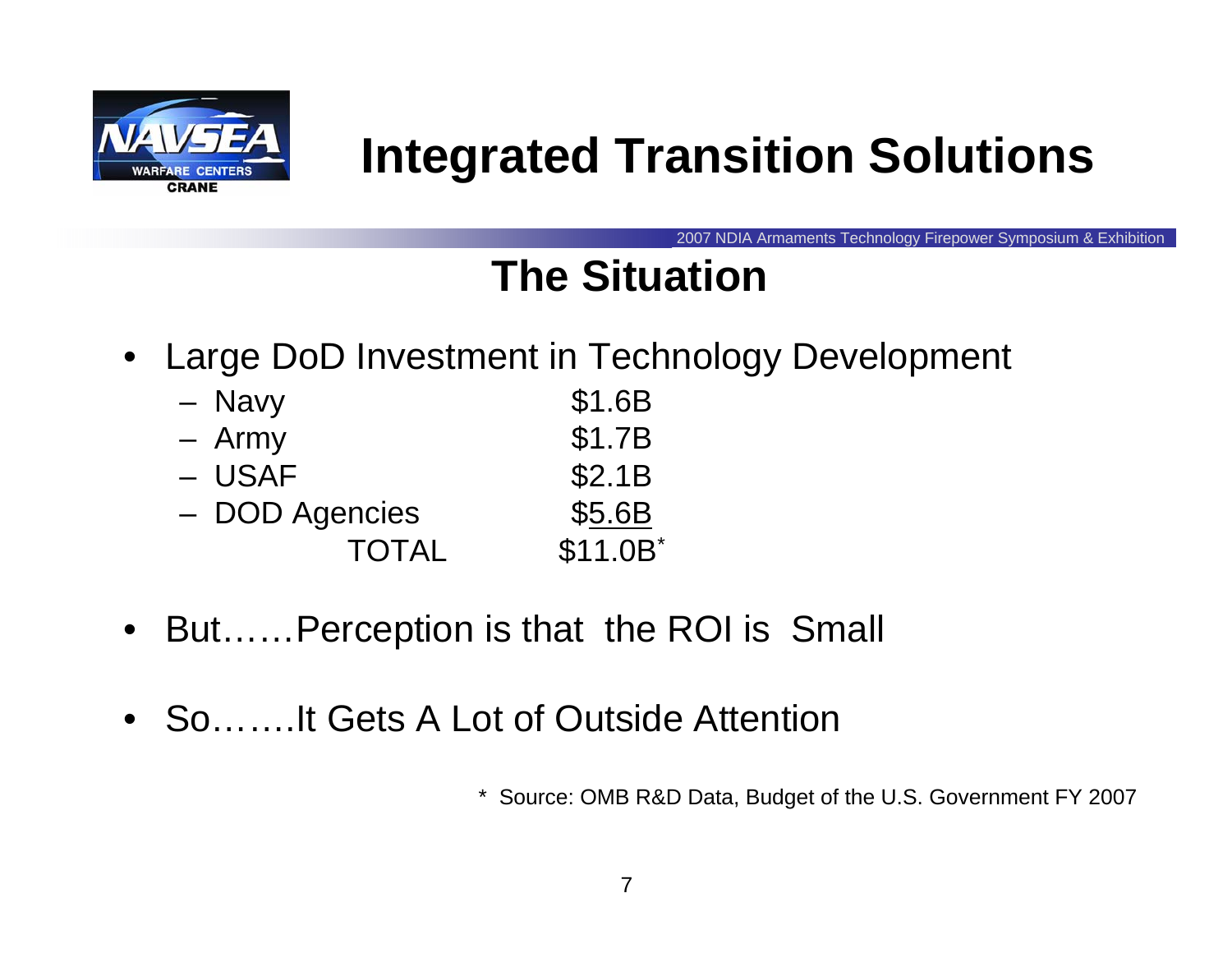

2007 NDIA Armaments Technology Firepower Symposium & Exhibition

#### **The Situation**

#### The Study-a-Year Program



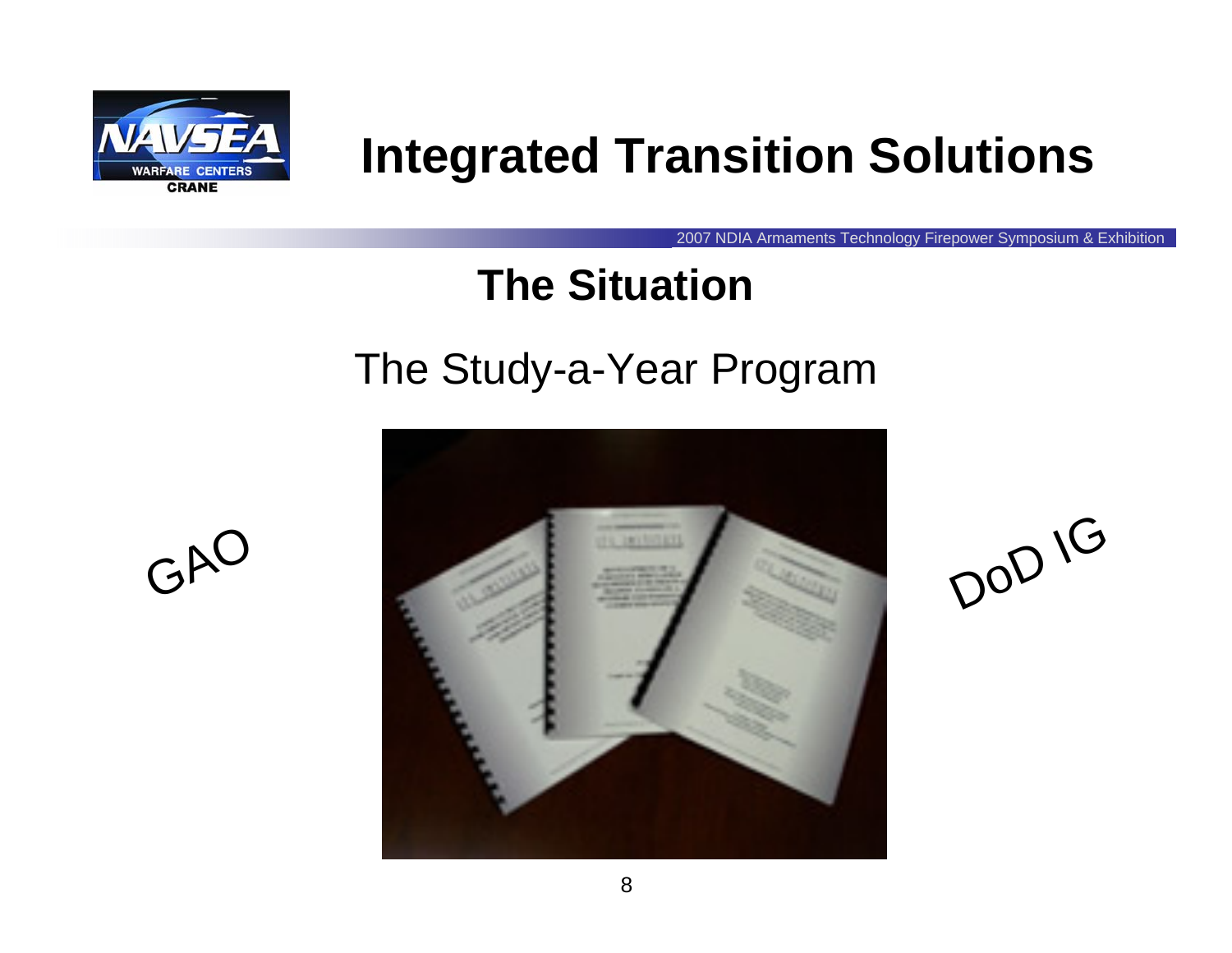

2007 NDIA Armaments Technology Firepower Symposium & Exhibition

#### **The Situation**

#### **Recent Studies**

#### **Year Report Title**

| 2006 | GAO 06-883       | Stronger Practices Needed to Improve Technology Transition                                       |
|------|------------------|--------------------------------------------------------------------------------------------------|
| 2005 | GAO 05-480       | Management Practices Could Be Strengthened for New Technology Transition Programs                |
| 2004 | DoDIG D-2004-078 | Military Department's Transition of Advanced Technology Programs to Military Applications        |
| 2003 | DoDIG D-2003-132 | Air Force Transition of Advanced Technology to Military Applications                             |
| 2003 | DoDIG D-2003-053 | Navy Transition of Advanced Technology to Military Applications                                  |
| 2003 | GAO 03-52        | Factors Affecting Outcomes of Advanced Concept Demonstrations                                    |
| 2002 | DoDIG D-2002-107 | Army Transition of Advanced Technology to Military Applications                                  |
| 2001 | GAO 01-943       | Defense Manufacturing Program, More Joint Projects and Tracking of Results Could Benefit Program |
| 1999 | GAO-99-162       | Better Management of Technology Can Improve Weapon System Developments                           |
| 1997 | Do DIG 97-120    | <b>Advanced Concept Demonstration</b>                                                            |
|      |                  |                                                                                                  |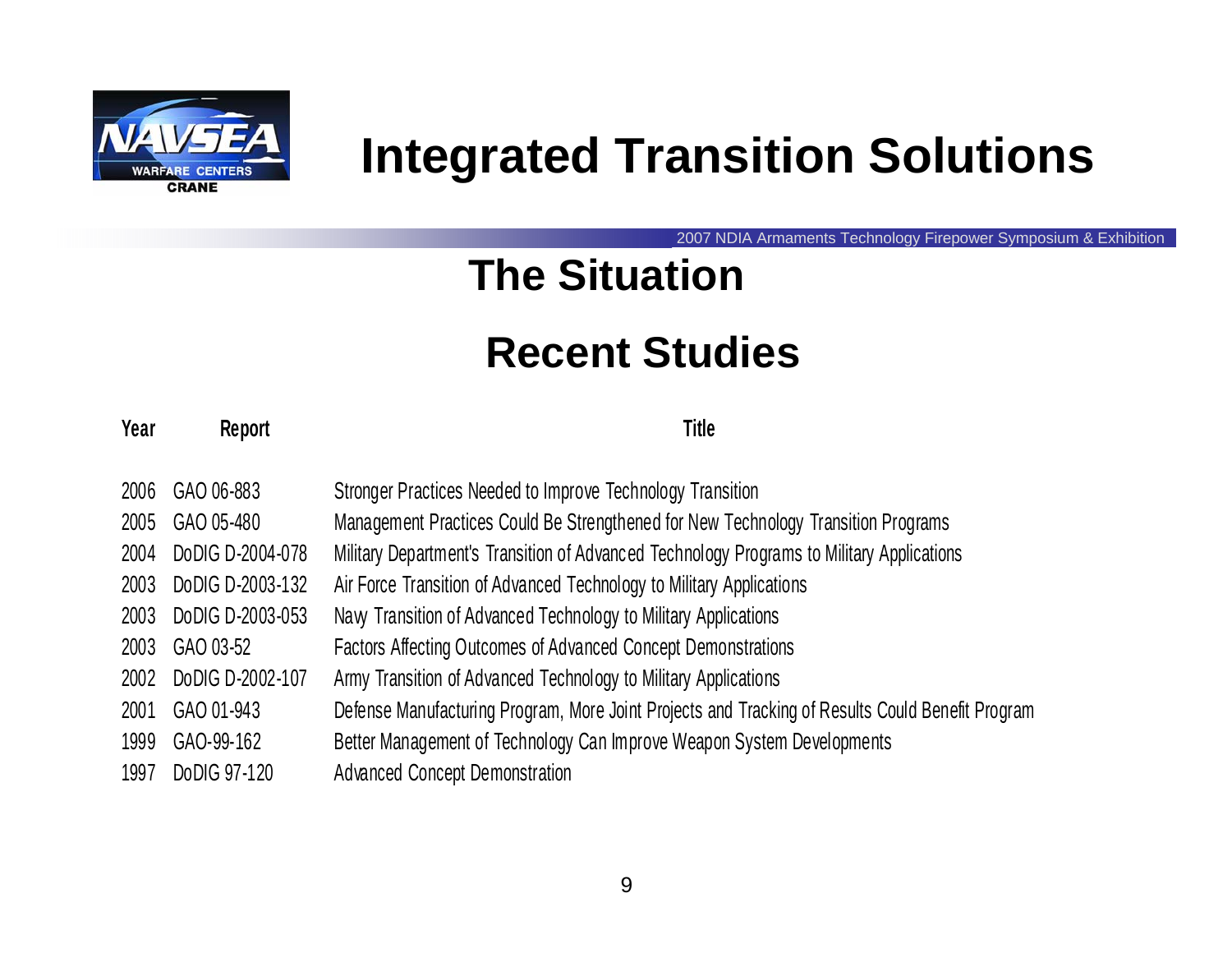

2007 NDIA Armaments Technology Firepower Symposium & Exhibition

## **The Situation**

#### **Lots of "Non Traditional" Programs**

- $\bullet$  Advanced Concept Technology Development
- $\bullet$ Defense Acquisition Challenge
- $\bullet$ Defense Production Act
- $\bullet$  Defense Transformation Program
- $\bullet$ Foreign Comparative Testing
- • Independent Research & Development
- $\bullet$ Joint Test & Evaluation
- $\bullet$ Coalition Warfare Program
- •Dual Use S&T Program
- •Quick Reaction Fund
- •Future Naval Capability
- $\bullet$ NATO Comparative testing
- • Small Business Innovative Research
- $\bullet$  Small Business Technology Transfer
- • Disruptive Technology Opportunity Fund
- $\bullet$ Manufacturing Technology
- •Joint Warfighting Program
- •Technology Transition Initiative
- $\bullet$  Joint Capability Technology **Demonstration**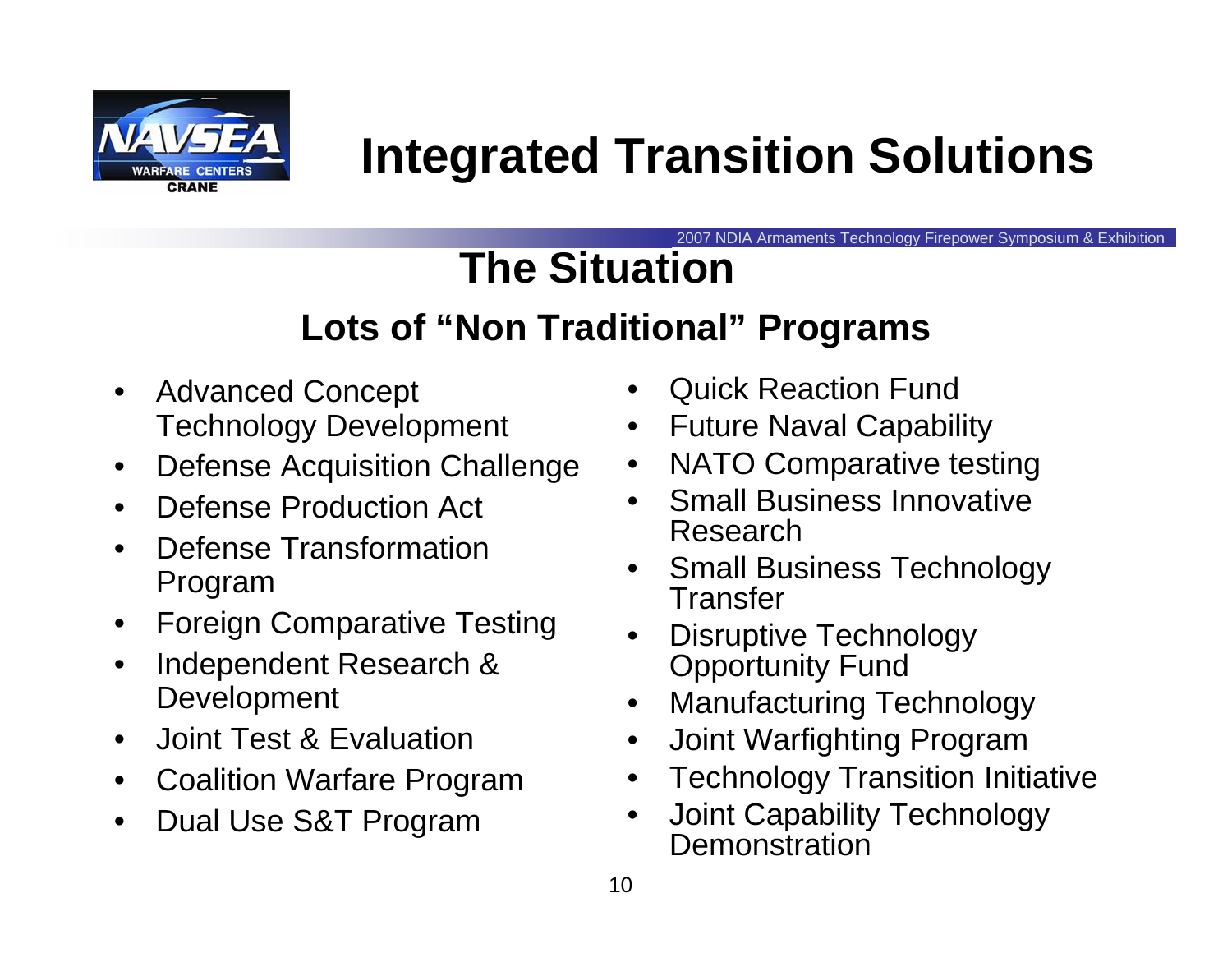

2007 NDIA Armaments Technology Firepower Symposium & Exhibition

#### **The Situation**

#### But Even The Best Laid Plans……

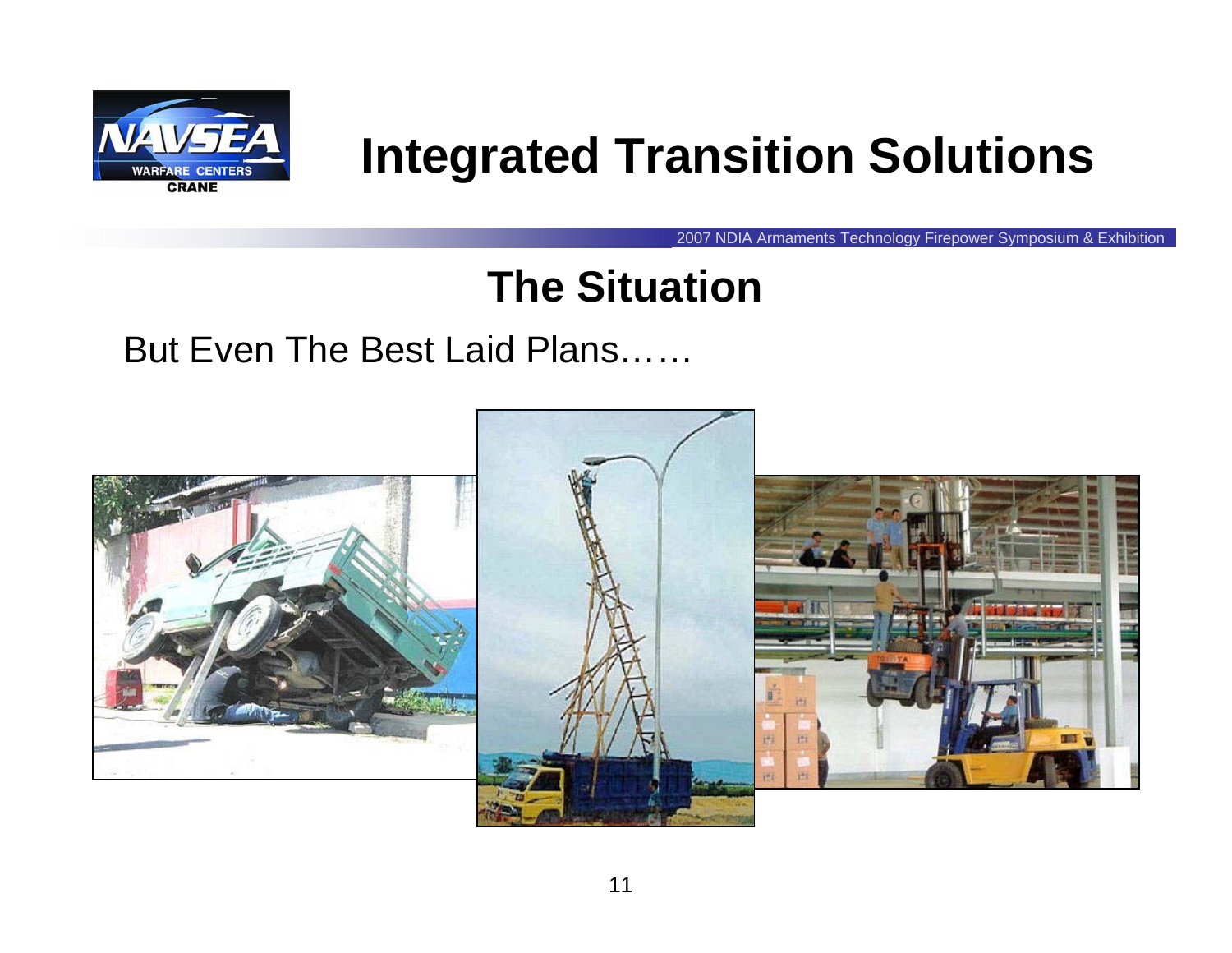

2007 NDIA Armaments Technology Firepower Symposium & Exhibition

#### **The Problem**

- Many Communities Involved
- Each with Defined Mission
- Each with Own Unique Processes

#### BUT….

• All Must Work Together to Achieve Transition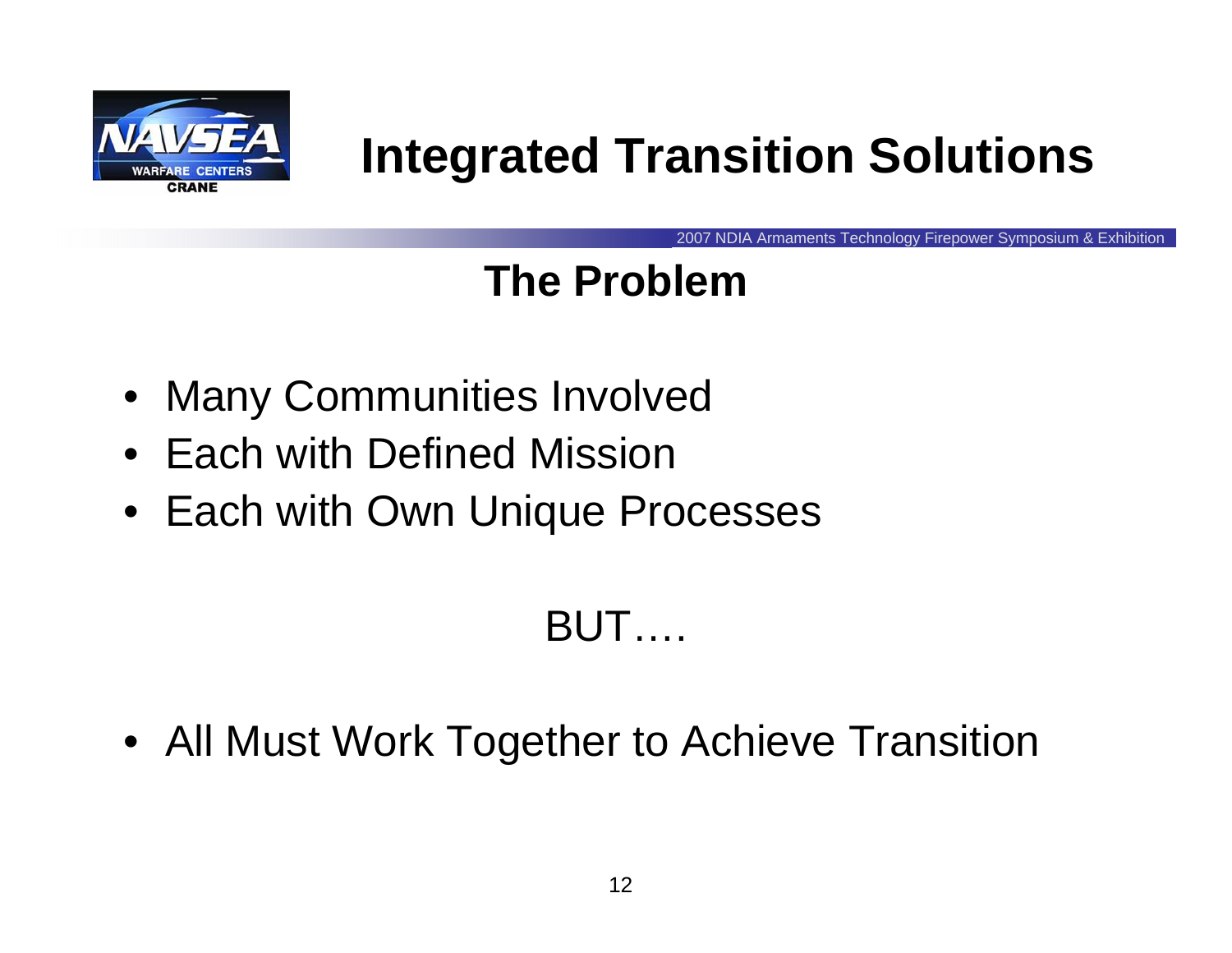

2007 NDIA Armaments Technology Firepower Symposium & Exhibition

## **The Problem**

## **Communities Processes**

- Capability Needs **JCIDS Process**
- Science & Technology Scientific Methodology
- •Research & Development Systems Engineering
- •Systems Acquisition Systems Acquisition
- Sustainment
- Test & Evaluation
- •Financial PPBES
- •Security **IA Process** 
	- ---
- •

Sustainment CCM Process T&E Procedures

#### perational **DOTMLPF** Integration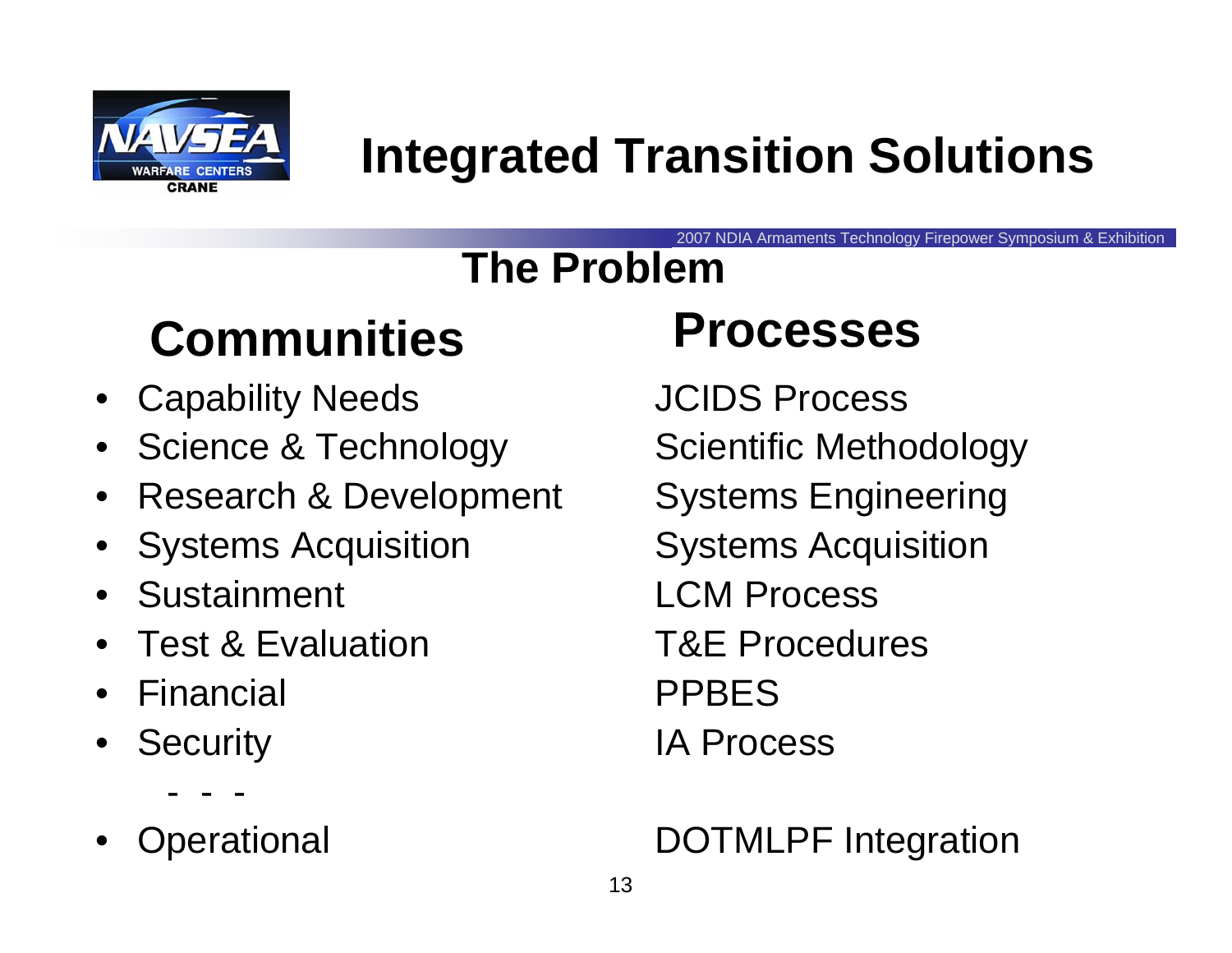

2007 NDIA Armaments Technology Firepower Symposium & Exhibition

#### **The Problem**

In Traditional Programs and the state of the state These Communities Engage Serially

In Accelerated / Non-Traditional Programs

- and the state of the state The Engagement Becomes Parallel
- and the state of the state New Project Teams Don't Have Time To Learn All The interfaces They Are Required To Manage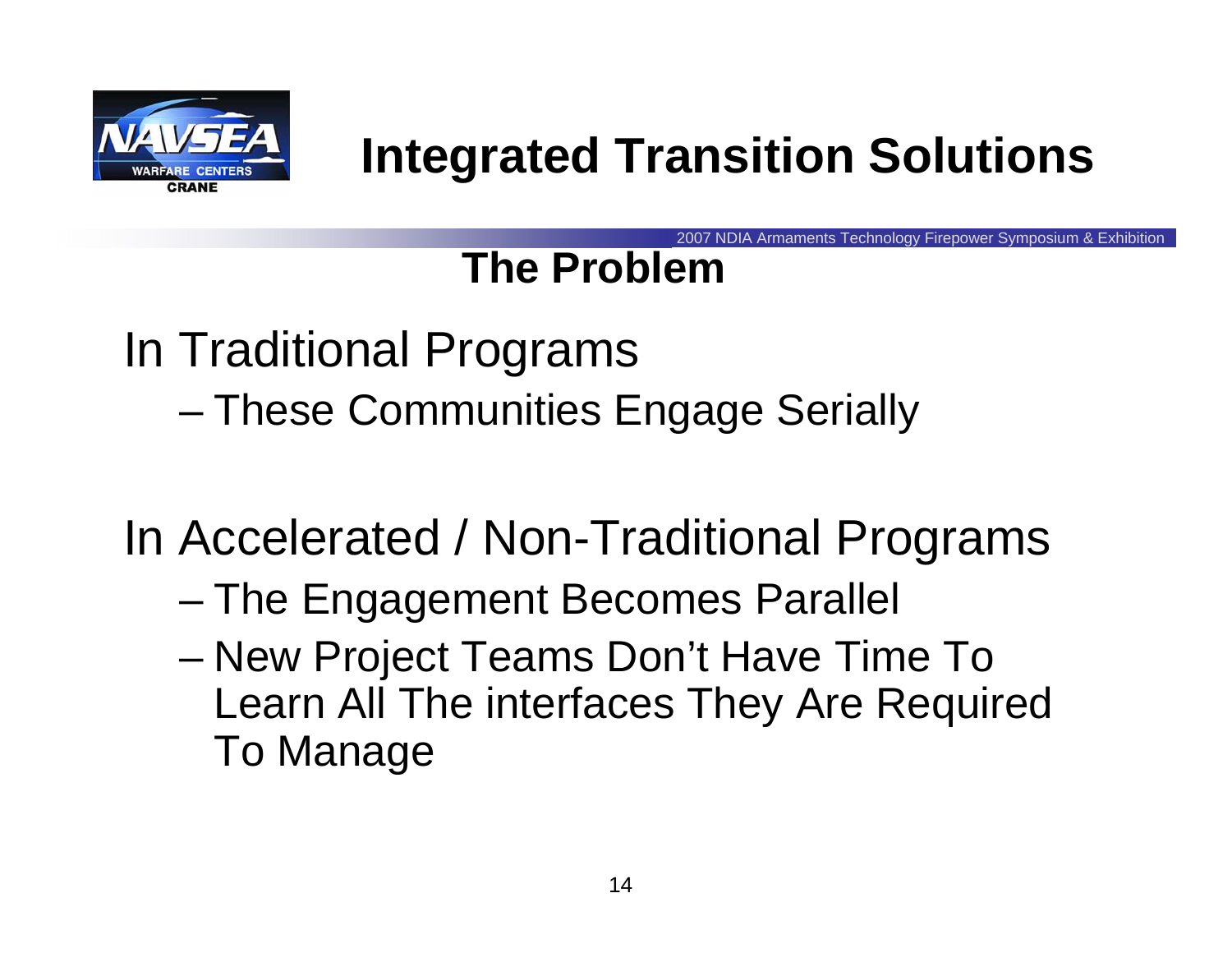

2007 NDIA Armaments Technology Firepower Symposium & Exhibition

## **The Problem**

## The Warfighter Needs Total Solutions

A Quick Solution That Can't Be Supported…… Doesn't Cut It In The Long Run

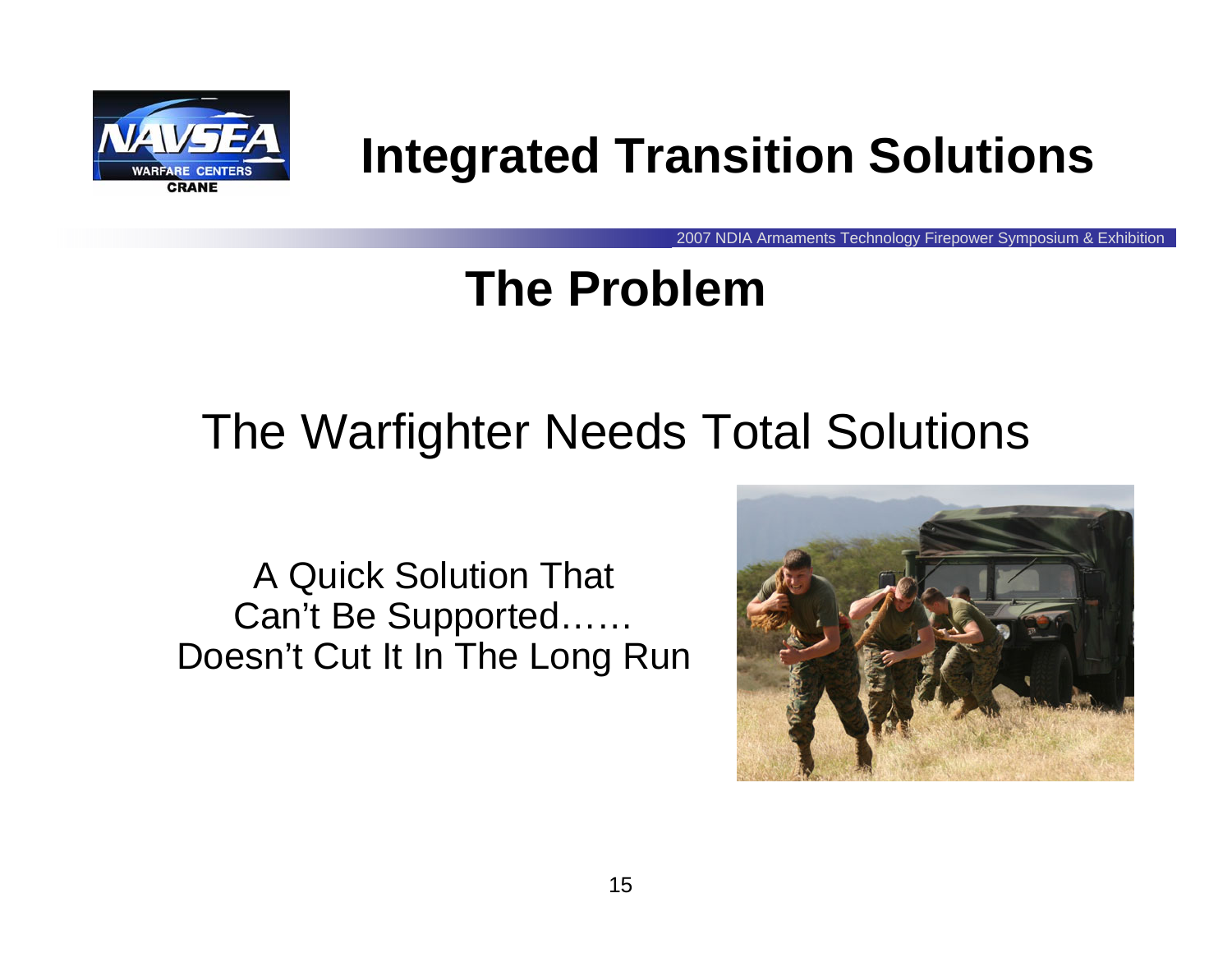

2007 NDIA Armaments Technology Firepower Symposium & Exhibition

## **The Problem**

- "Knowing / Doing Gap"
- Collectively, We Know W<u>hat</u> To Do
	- **Links of the Company** Study Findings / Recommendations
	- DSMC Publications
	- –DAWIA Career Field (SPRDE (S&T)) Training
	- **Links of the Company** Experienced From Past Efforts
- We Just Have a Really Hard Time Achieving the Required Integration to Pull-Off Accelerated Technology Transition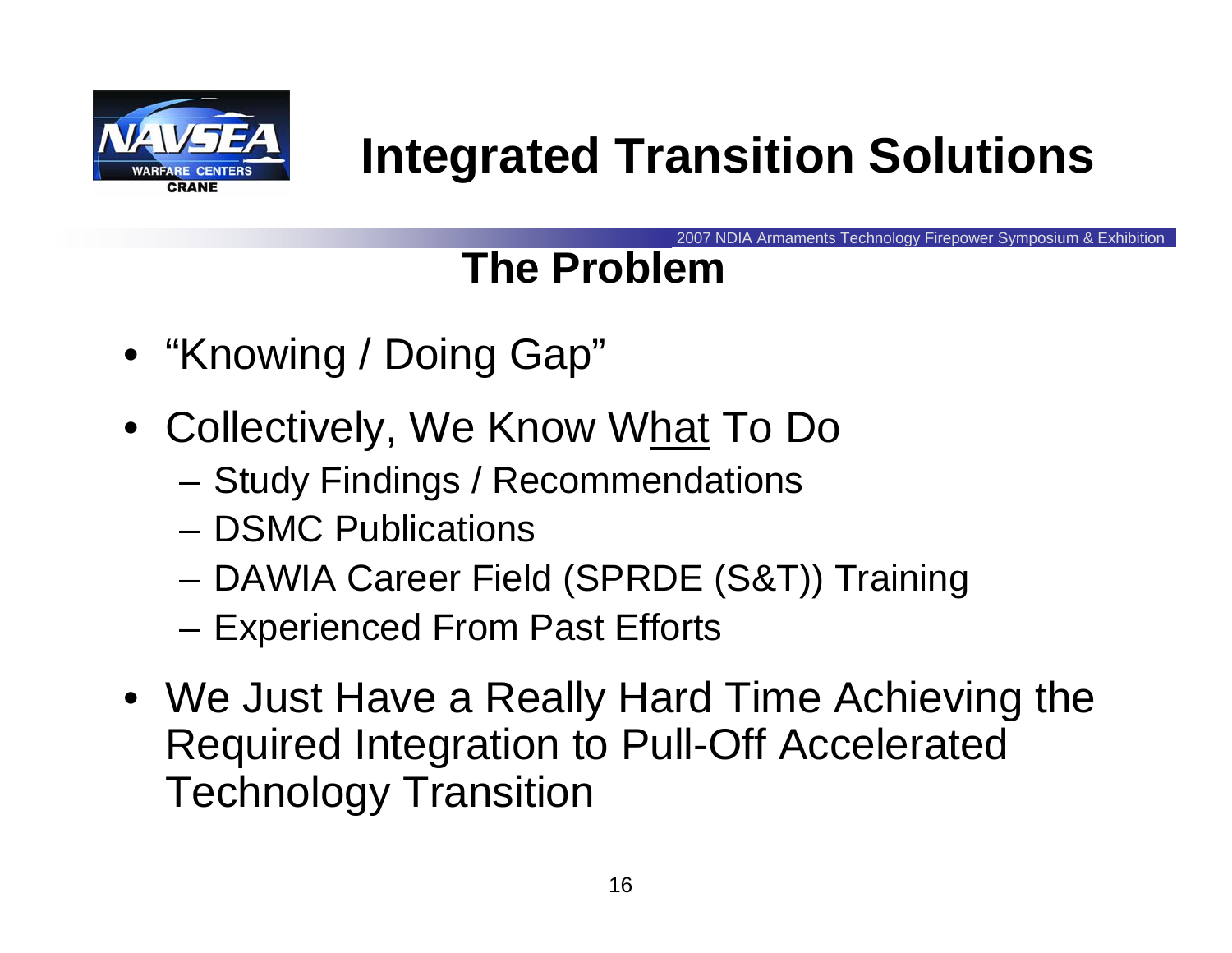

2007 NDIA Armaments Technology Firepower Symposium & Exhibition

## **Some Suggestions**

#### **Manage the Program**

- • Principles of Program Management and Systems Engineering Apply
- •Employ Gated Reviews
- • Employ Collaborative Tools
	- and the state of the state Technology Roadmaps
	- –Technology Transition Agreements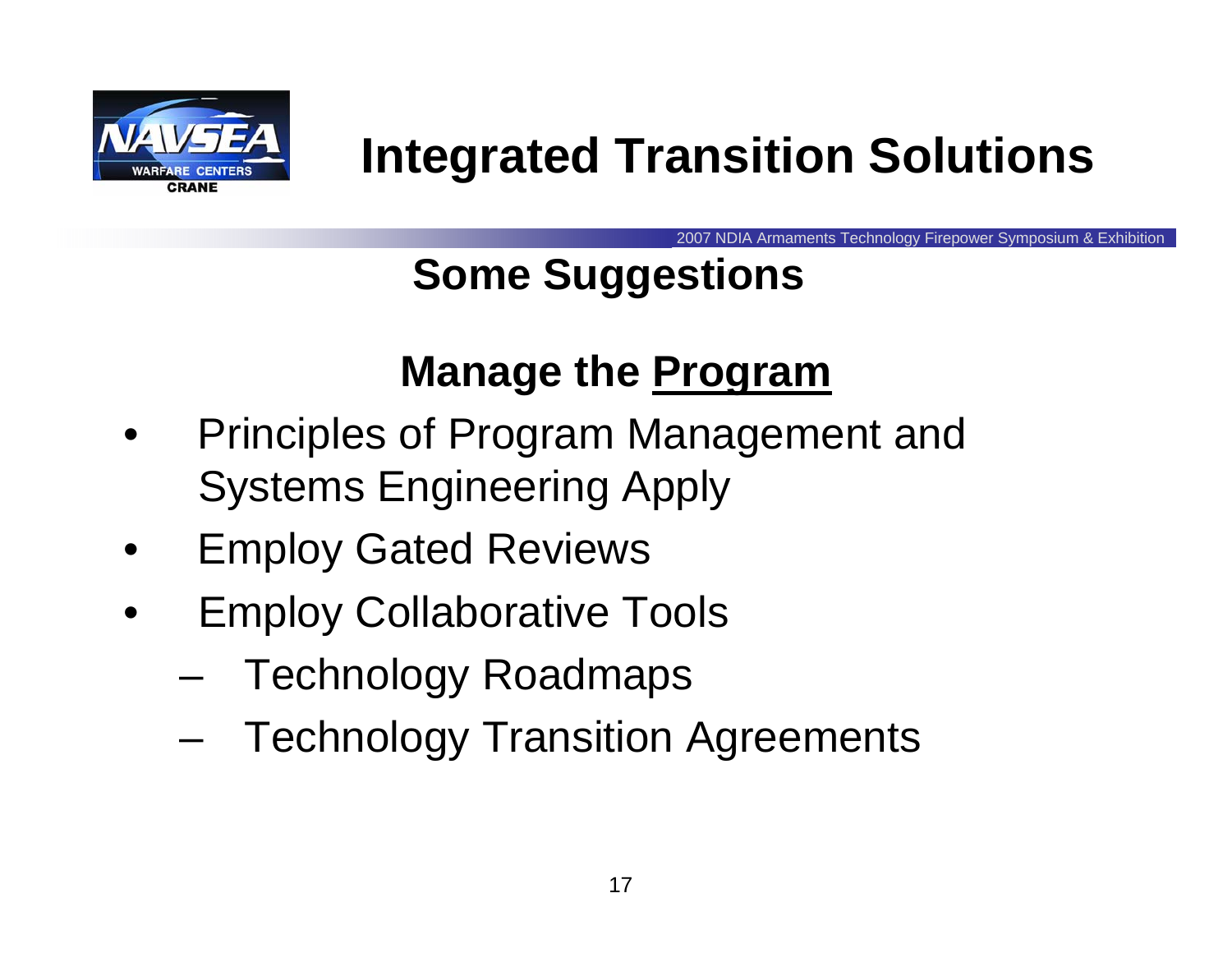

2007 NDIA Armaments Technology Firepower Symposium & Exhibition

## **Some Suggestions**

## **Manage Expectations**

- • Continually Reinforce what the Program is……..
- $\bullet$ And what the program is not………..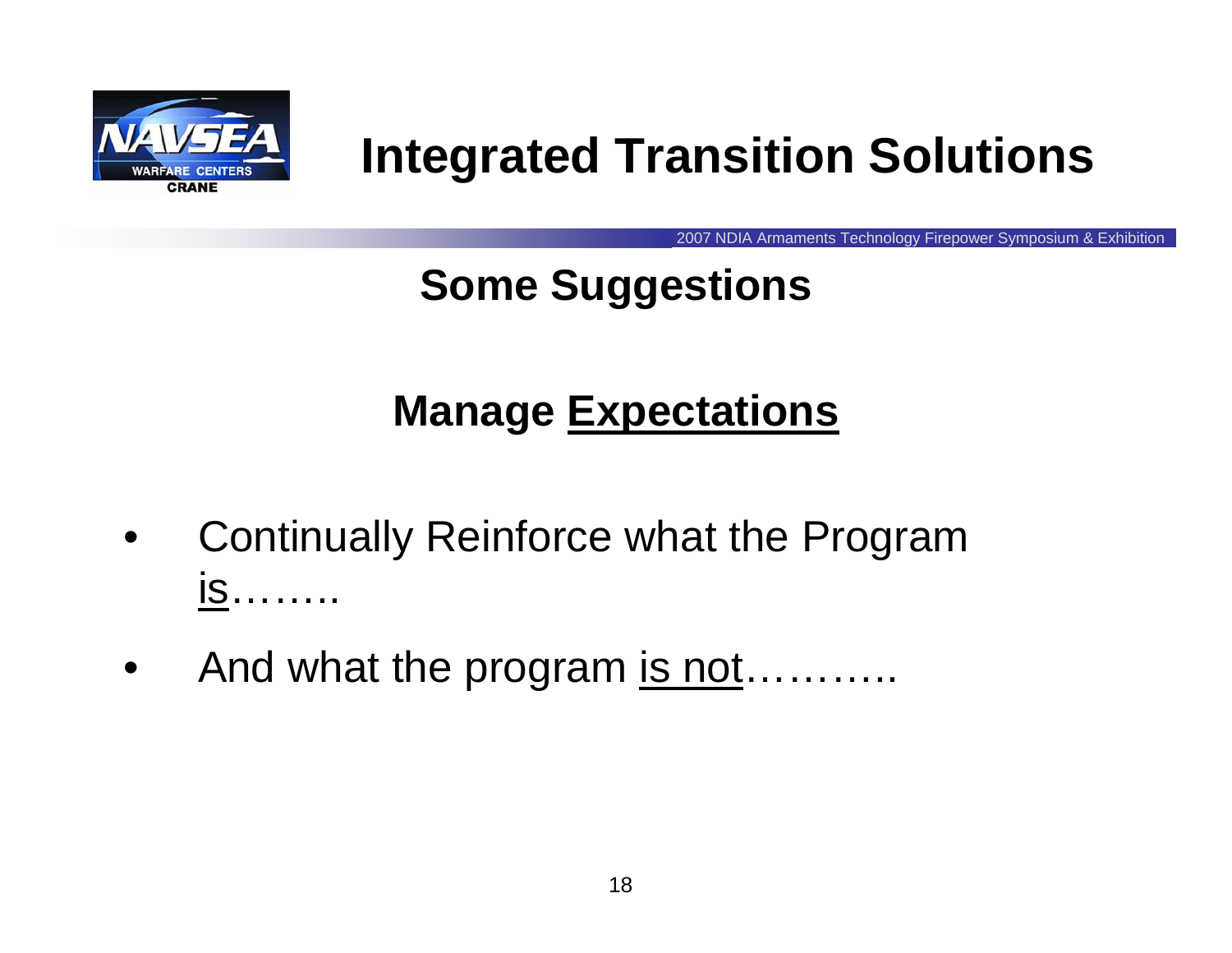

2007 NDIA Armaments Technology Firepower Symposium & Exhibition

# **Some Suggestions Begin With a "Technology Transition Risk Assessment"**

Analyze the Risk to Transition From Each of the Involved Communities

- Capability Needs
- Science & Technology
- Research & Development
- Systems Acquisition
- Sustainment
- Test & Evaluation
- Financial
- Security
- Operational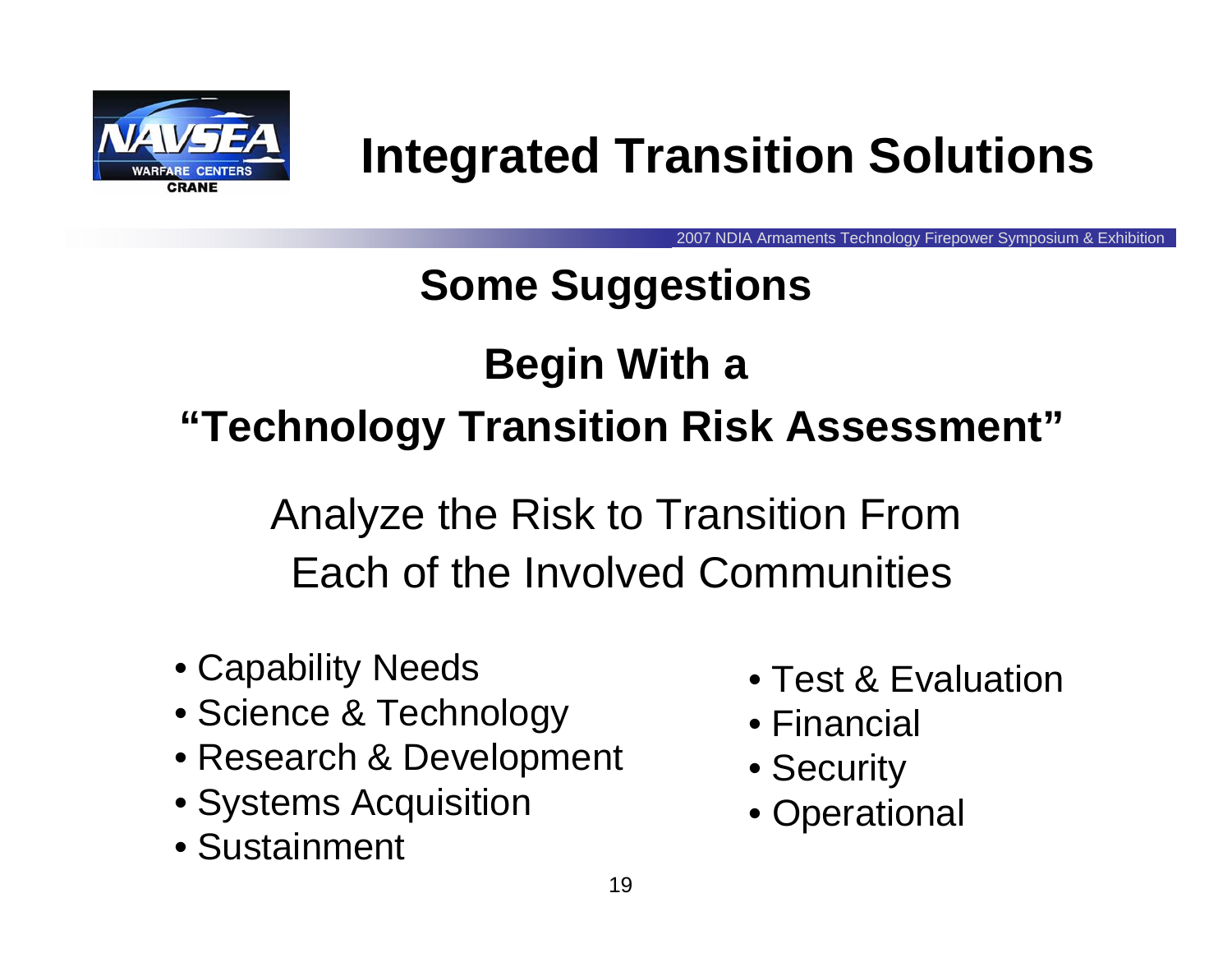

2007 NDIA Armaments Technology Firepower Symposium & Exhibition

# **Some Suggestions Select Mature Technology**

- • The S&T Portion of Transition Risk Assessment Should be a Technology Readiness Assessment
- • Guidelines from DoD Technology Readiness Assessment Deskbook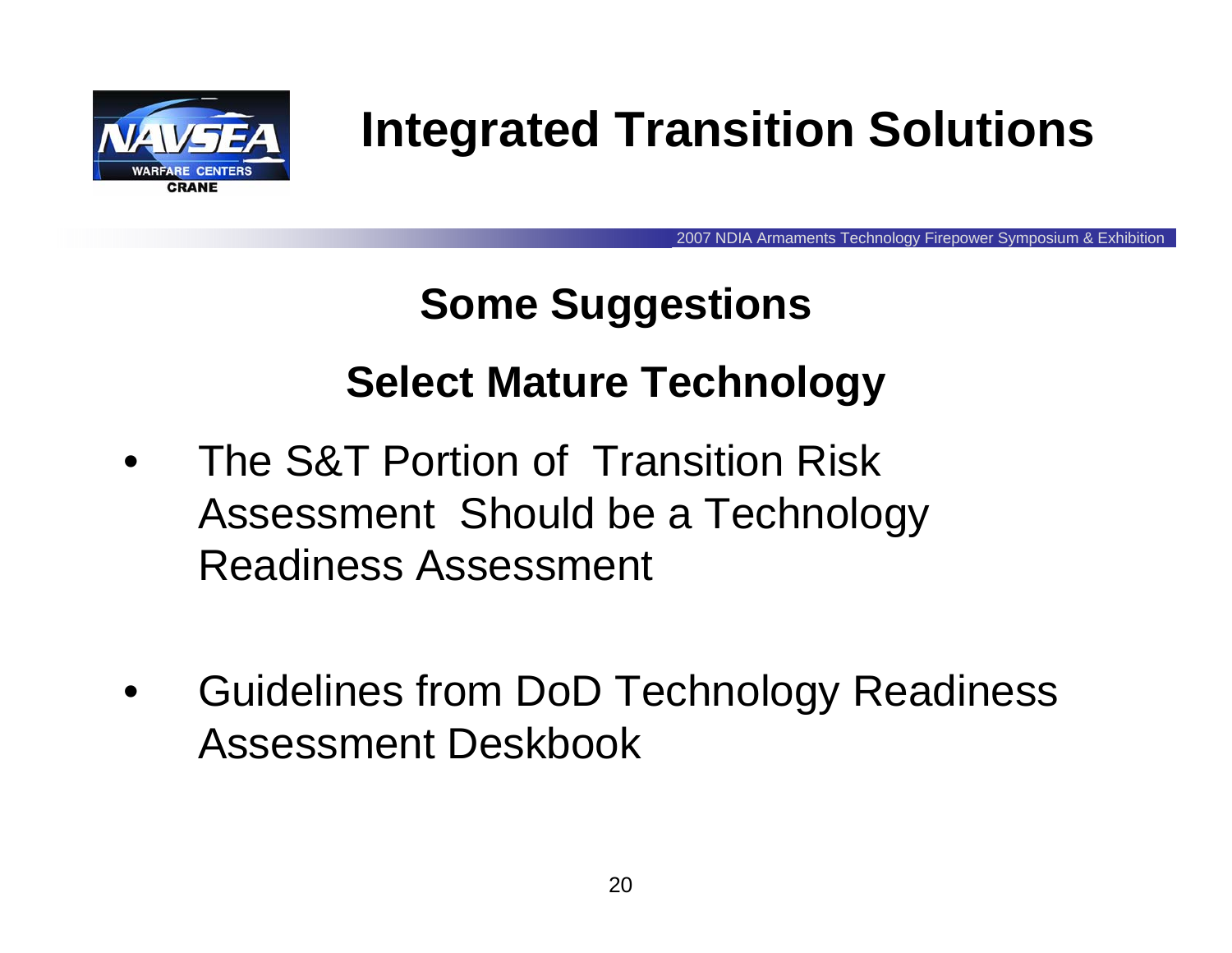

2007 NDIA Armaments Technology Firepower Symposium & Exhibition

## **Some Suggestions**

#### **Work the Money**

- •Keep Funding Sponsors Happy
- • Work the POM for:
	- and the state of the RDT&E
	- **Links of the Company** Procurement
	- –O&M
	- and the state of the Personnel
	- **Links of the Company** Facilities
	- –Ammunition

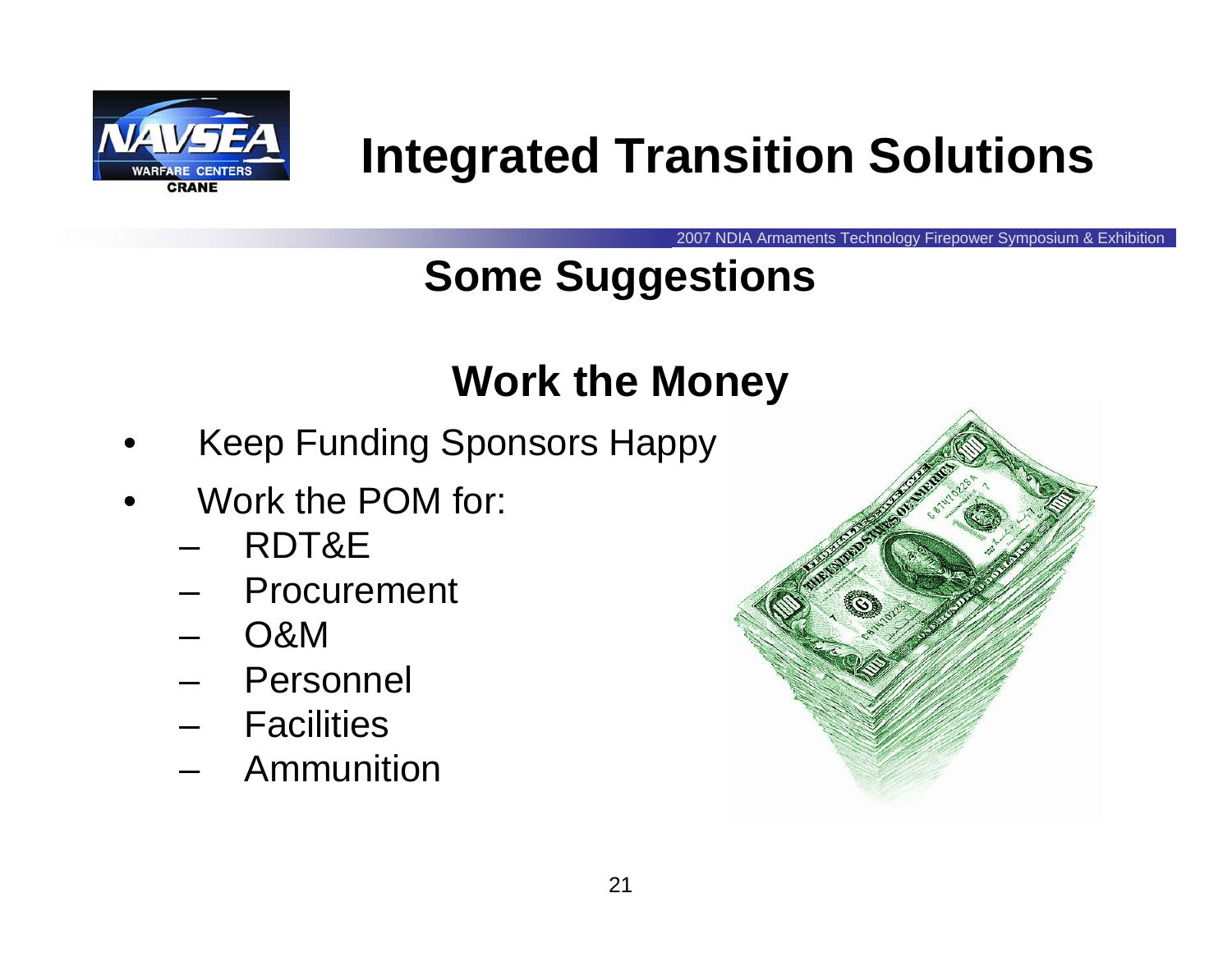

2007 NDIA Armaments Technology Firepower Symposium & Exhibition

## **Some Suggestions Conduct Adequate Testing**

- • Adequate testing will eventually be needed to
	- –Obtain Safety Release
	- –Obtain Fielding Decision
- • Joint Test and Assessment Activity (JTAA) Provides focused Test Resources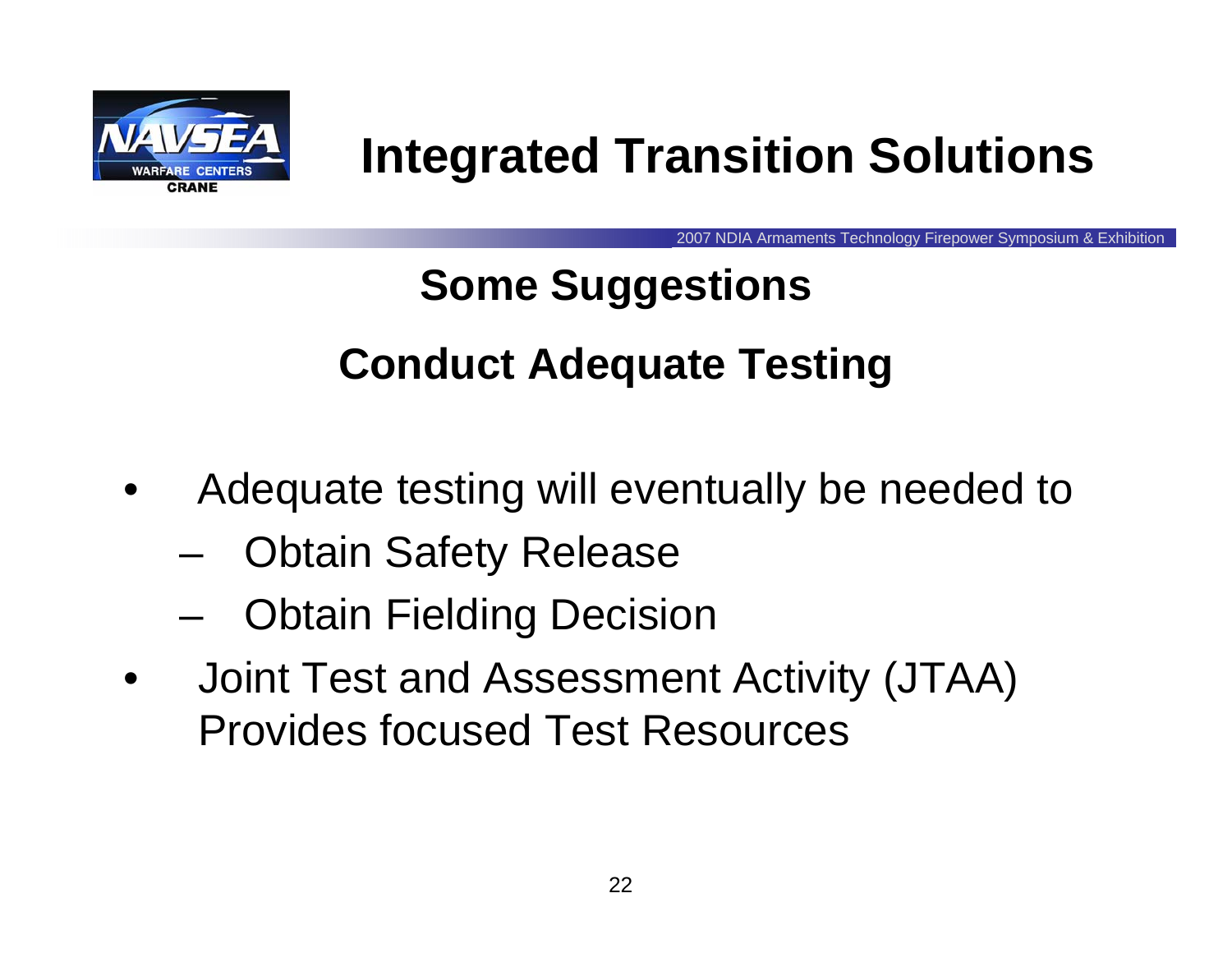

2007 NDIA Armaments Technology Firepower Symposium & Exhibition

## **Some Suggestions IPTs Are Good!!**

- Promote Mutual Understanding
- Vehicle for Collaboration
- Should Include System Prime Contractor
- Measure of Commitment

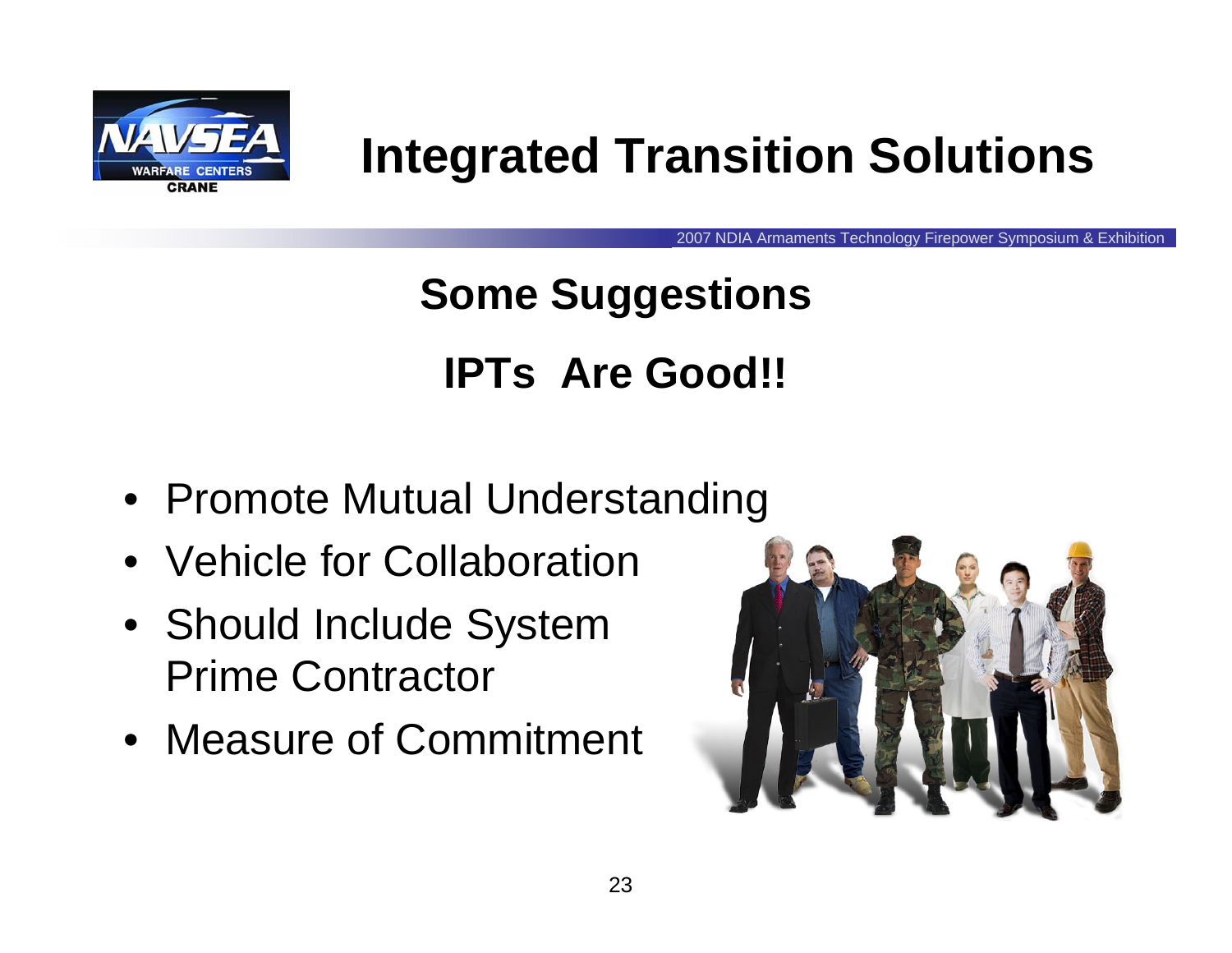

2007 NDIA Armaments Technology Firepower Symposium & Exhibition

# **Some Suggestions Individual Performance Goals**

- $\bullet$  Ensue Transition Goals are in PM's and Transition Manager's Performance Objectives
- $\bullet$  This Helps Align Individual's Personal Objectives With Goal of the Project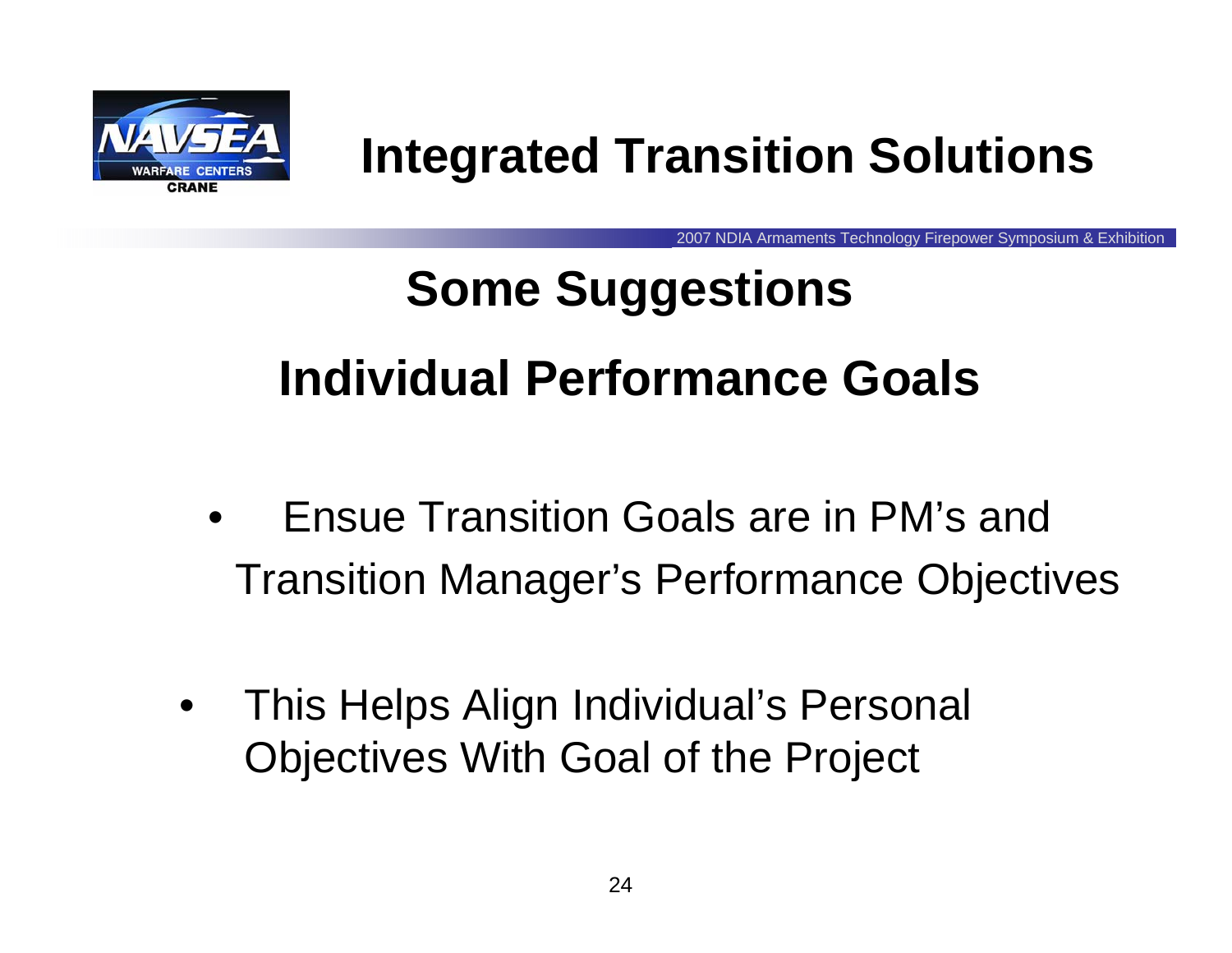

2007 NDIA Armaments Technology Firepower Symposium & Exhibition

# **Some Suggestions Maintain Software Integrity**

- Software is "Relatively Easy" to Transition as it Requires no Procurement Funds, but……..
- It must be designed to standards of Network or Targeted System (Rapid Prototype Software usually doesn't meet requirements for fielding)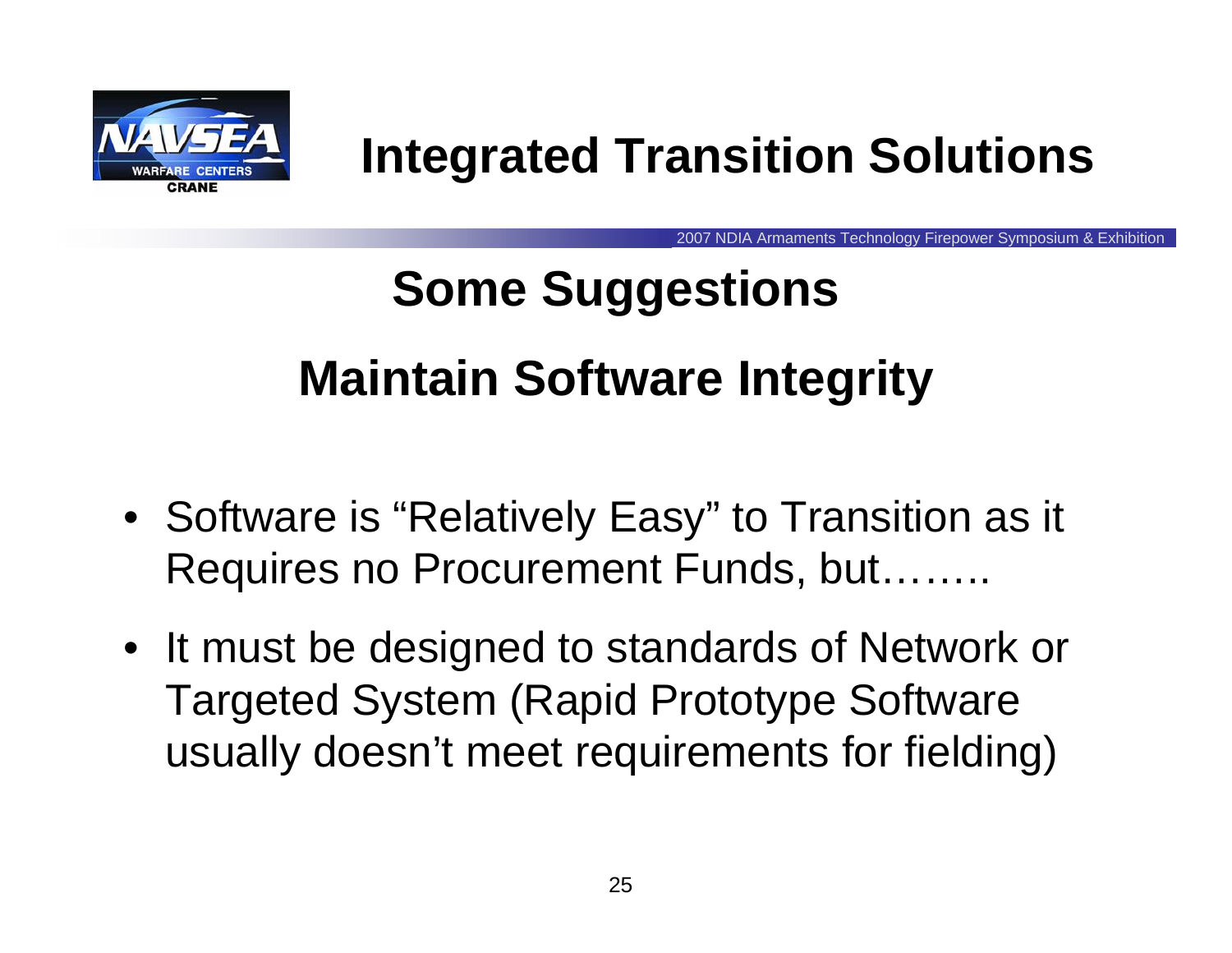

2007 NDIA Armaments Technology Firepower Symposium & Exhibition

## **Some Suggestions Engage the DOTMLPF Pillars**

- • Operational Commanders are reluctant to use **M**ateriel lacks accepted doctrine & tactics, that the troops have not trained with, and has questionable supportability
- •Use IPTs--Have a Relationship Manager
- •If Necessary…..Assist Combat Developer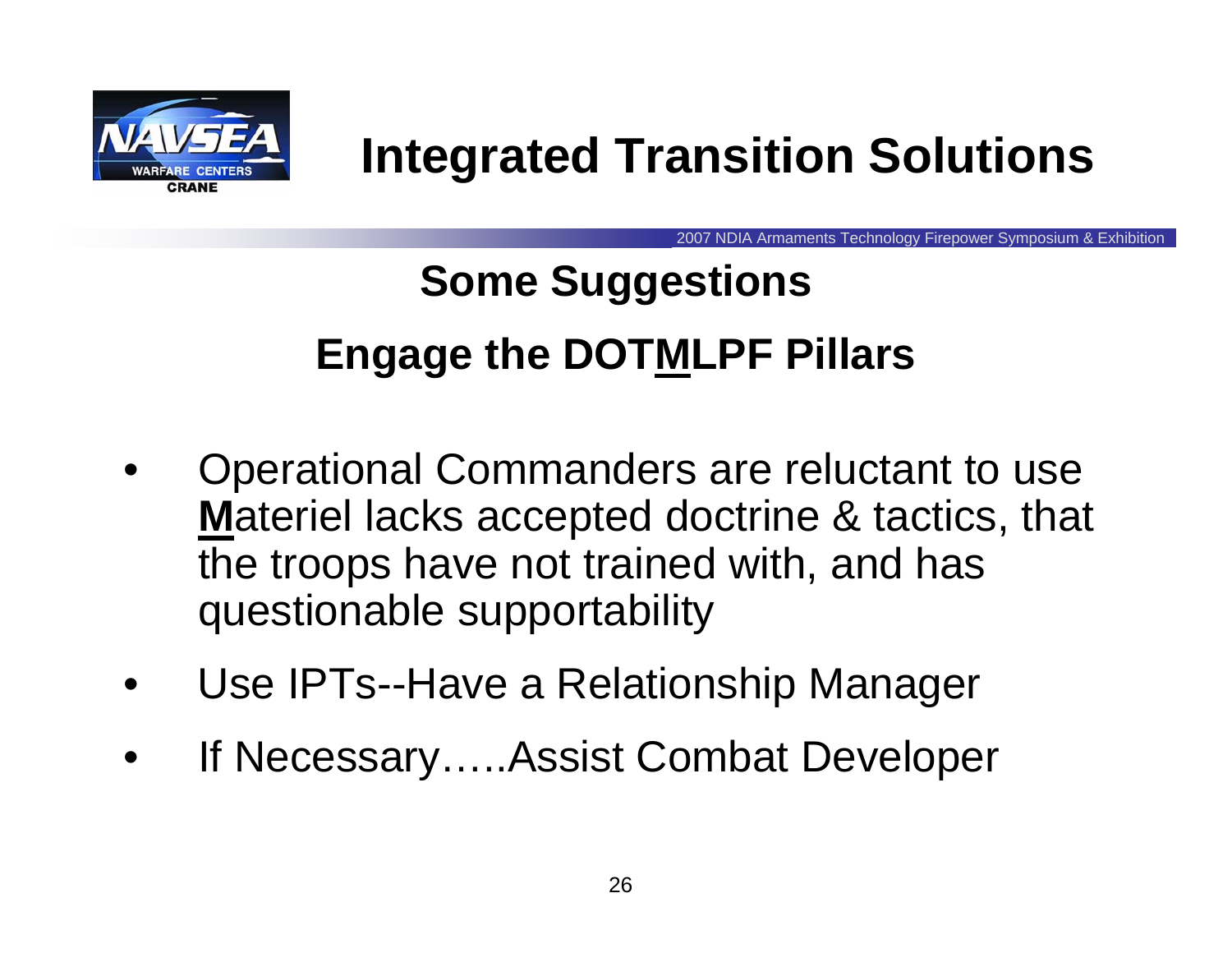

2007 NDIA Armaments Technology Firepower Symposium & Exhibition

#### **Some Examples**



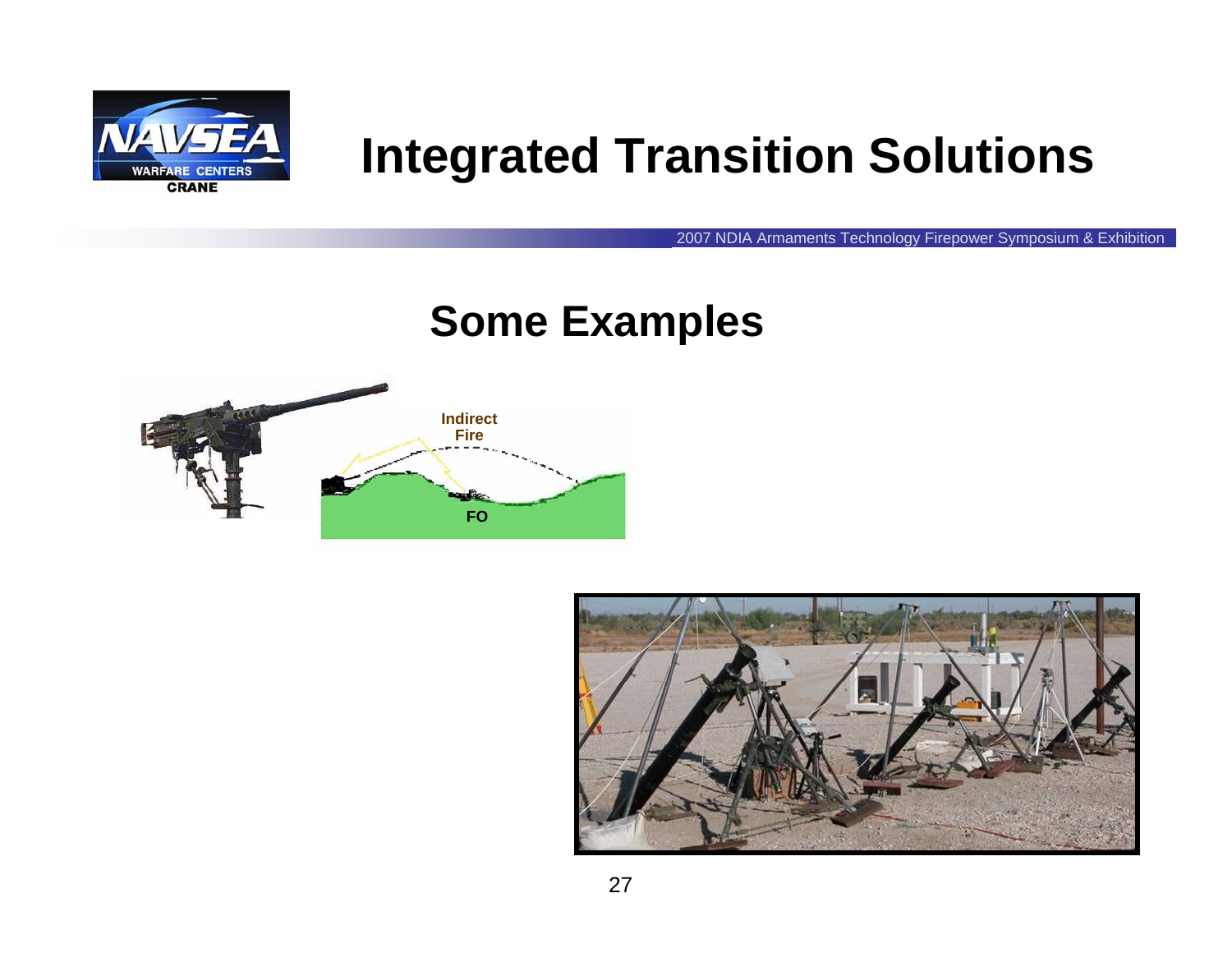

2007 NDIA Armaments Technology Firepower Symposium & Exhibition

## **Conclusion**

- …..I think we know how to do all the things we need to do
- …..We often slip into "The Knowing, Doing Gap"



It <u>Ain't</u> Rocket Science, but……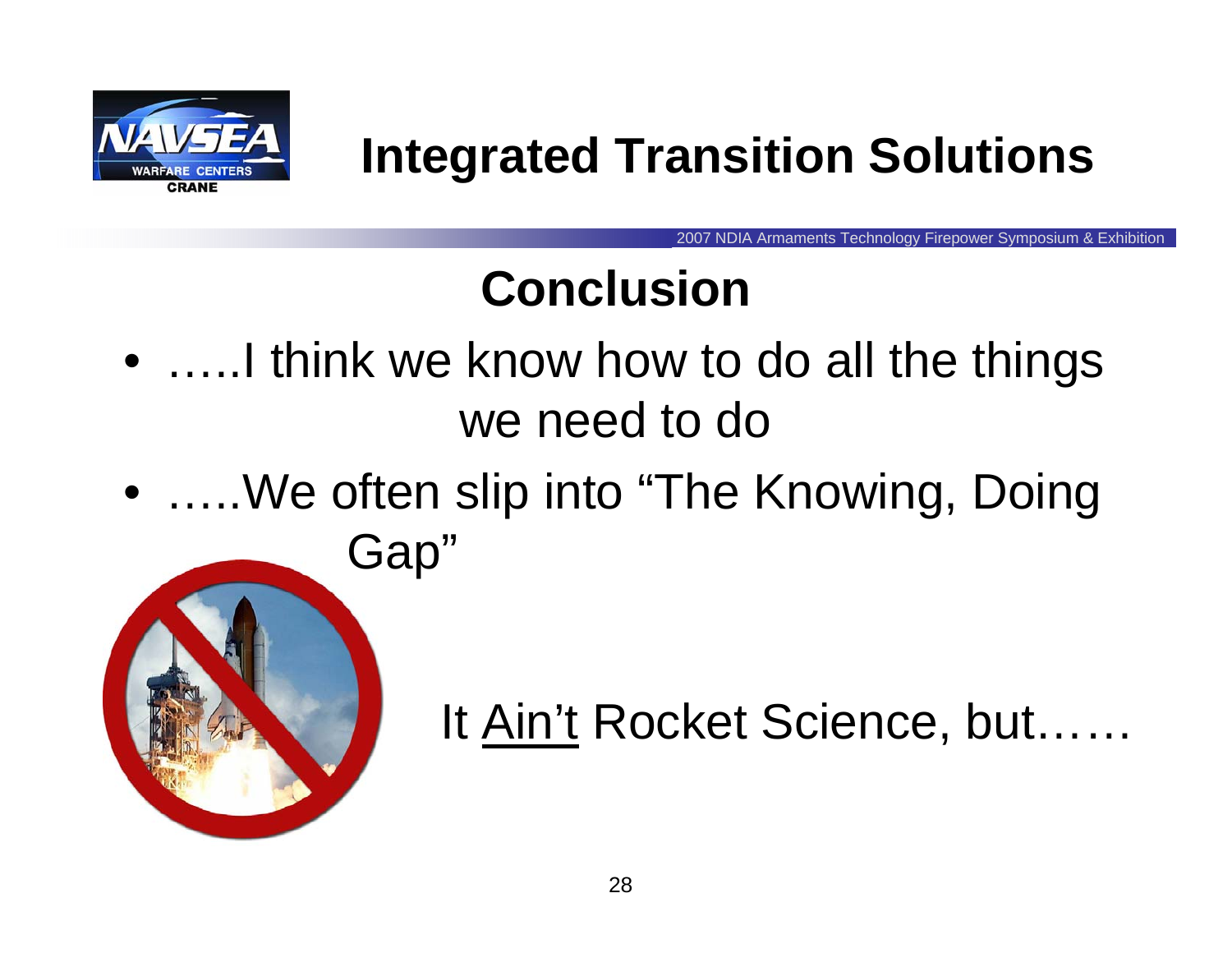

2007 NDIA Armaments Technology Firepower Symposium & Exhibition

## **But It is a Contact Sport**

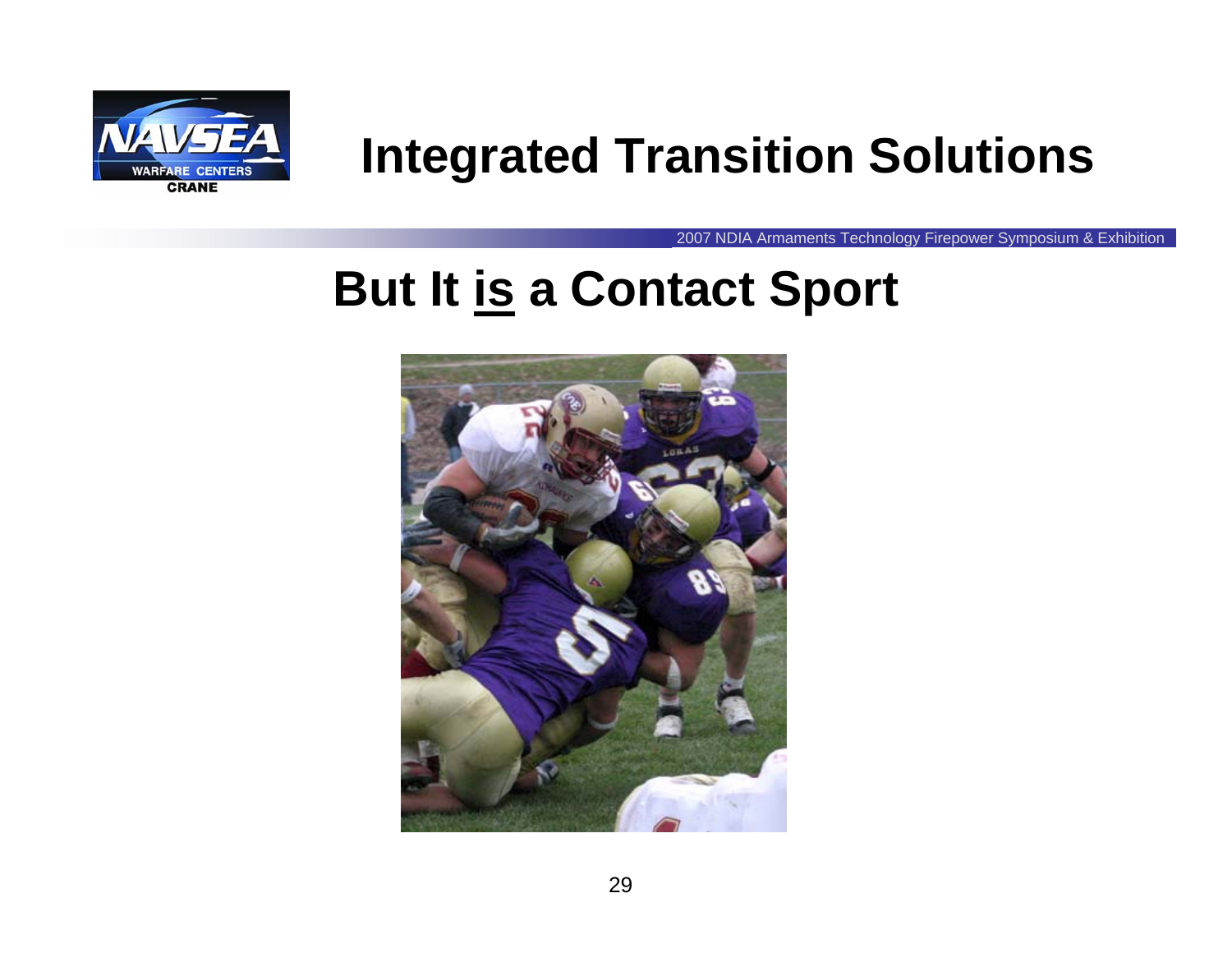

2007 NDIA Armaments Technology Firepower Symposium & Exhibition

## **NSWC Crane POCs**

• **Technology Transition Manager**

**Vickie Williams**

**[vickie.williams@navy.mil](mailto:vickie.williams@navy.mil)**

**812-854-6448**

 $\bullet$ **Joint Test and Assessment Activity**

**Robin Cromwell**

**[robin.cromwell@navy.mil](mailto:robin.cromwell@navy.mil)**

**812-854-2778**